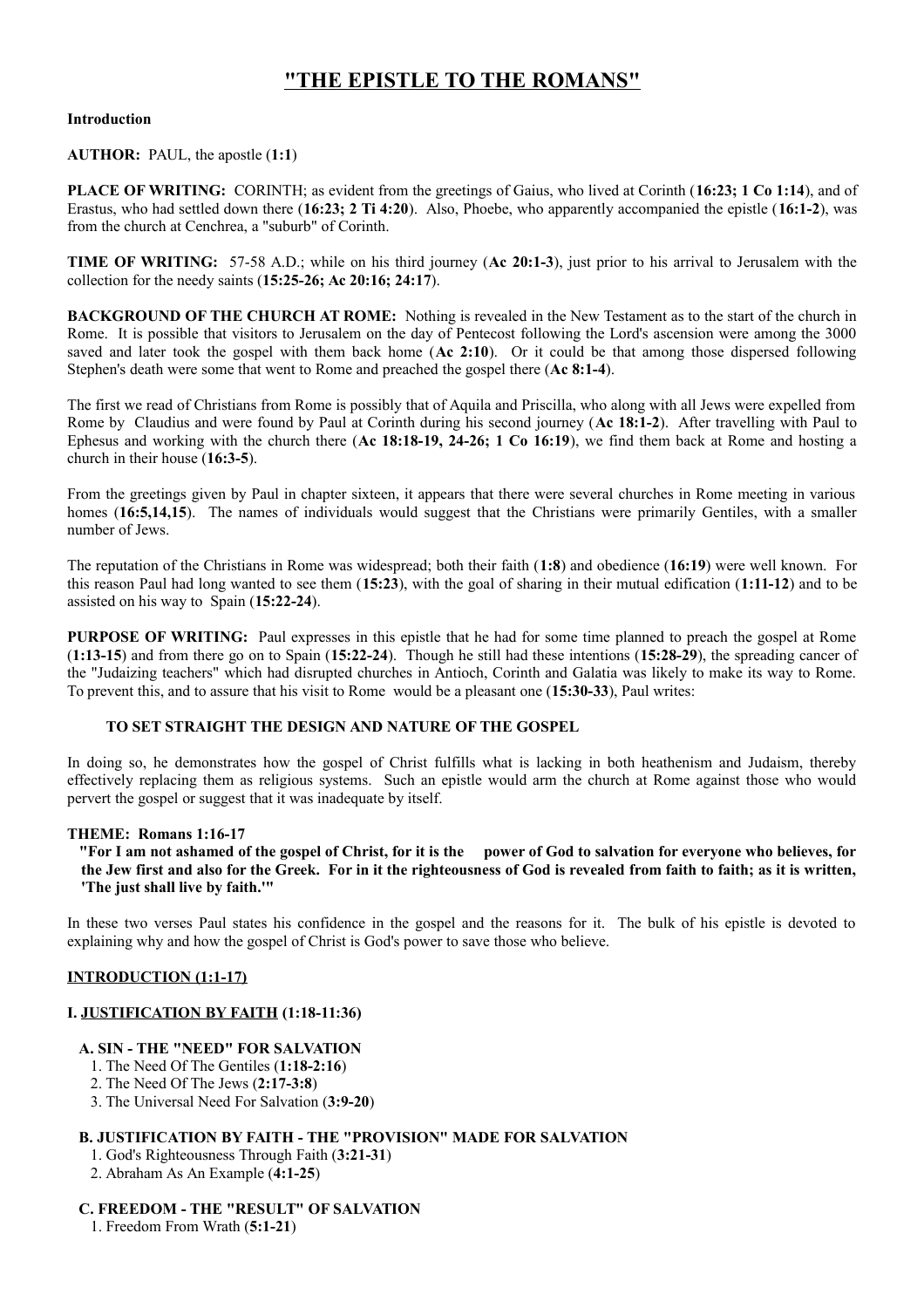- 2. Freedom From Sin (**6:1-23**)
- 3. Freedom From The Law (**7:1-25**)
- 4. Freedom From Death (**8:1-39**)

## **D. JEW AND GENTILE - THE "SCOPE" OF SALVATION**

- 1. God Chooses To Save Believers (**9:1-33**)
- 2. Israel Chose To Trust In Their Own Righteousness (**10:1-21**)
- 3. Both Jew And Gentile Can Have Salvation Through Faith
- (**11:1-36**)

## **II. THE TRANSFORMED LIFE (12:1-15:13)**

## **A. IN RELATION TO OVERALL CONDUCT (12:1-21)**

## **B. IN RELATION TO CIVIL AUTHORITY (13:1-7)**

## **C. IN RELATION TO FELLOW MAN (13:8-14)**

## **D. IN RELATION TO WEAK BRETHREN (14:1-15:13)**

## **CONCLUDING REMARKS, INSTRUCTIONS, AND BENEDICTION (15:14-16:27)**

## **REVIEW QUESTIONS FOR INTRODUCTION**

**1) Who wrote the epistle to the Romans?** - The apostle Paul (1:1)

**2) From where was it written?** - Corinth

**3) What is the approximate date of writing?** - 57 or 58 A.D.

**4) What is the purpose of this epistle?** - To set straight the design and nature of the gospel

**5) Where is the theme of this epistle stated?** - Romans 1:16-17

#### **Chapter One**

#### **OBJECTIVES IN STUDYING THIS CHAPTER**

1) To be impressed with the all-sufficiency of the gospel

2) To see how God's wrath may be directed toward our society today

#### **SUMMARY**

As is the custom in most of his epistles, Paul begins by extending greetings and offering thanks. Identifying himself as a bond-servant of Christ, he mentions his apostleship and its mission in the gospel of God concerning His Son: to bring about the obedience of faith among all the Gentiles (**1-6**). Addressing the recipients of his epistle as "all who are beloved in Rome, called as saints," he extends to them the popular two-fold greeting of that day: "grace" and "peace" (**7**). He is thankful for their well-known faith and reveals his desire to visit Rome and to proclaim the gospel there (**8-13**). The motivation behind that desire is his sense of obligation and bold conviction that the gospel is God's power to save (**14-17**).

The mention of "salvation" naturally leads to the need for all men to be saved. Paul begins to demonstrate this need on the part of the Gentiles. He explains that because of the Gentiles' failure to acknowledge the eternal power and divine nature of God as revealed in the world around them, and for their subsequent pride and idolatry, they were therefore exposed to God's wrath from heaven (18-23). This wrath manifested itself in God simply letting them reap the fruits of their vanity. By giving them over "to uncleanness, in the lusts of their hearts," "to vile passions," and "to a debased mind," the result was such corruption that even those who knew better were caught in its clutches (**24-32**).

### **I. INTRODUCTION & THEME (1-17)**

#### **A. CONCERNING PAUL (1-5)**

- 1. His place in life: servant & apostle (**1**)
- 2. His story in life: the gospel of Christ (**2-4**)
- 3. His purpose in life: to produce obedience based on faith (**5**)

#### **B. CONCERNING THE ROMANS (6-15)**

- 1. Paul's description of them (**6-7**)
- 2. Paul's report of them (**8**)
- 3. Paul's deep desire to visit them (**9-10**)
- 4. Paul's reason and eagerness to visit them (**11-15**)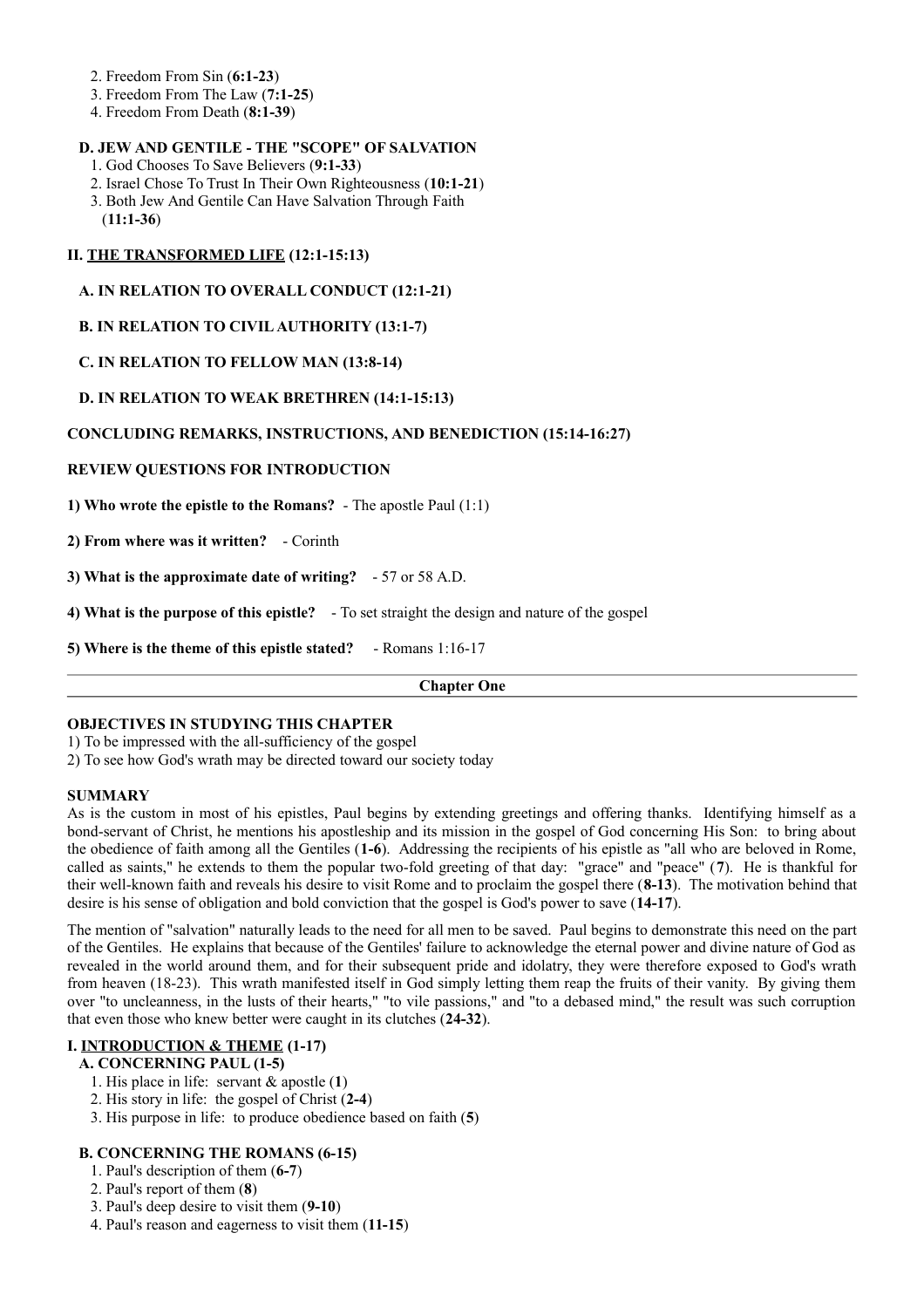### **C. CONCERNING THE GOSPEL (16-17)**

- 1. Its respectability: nothing to be ashamed of (**16a**)
- 2. Its nature: the power of God (**16b**)
- 3. Its aim: salvation (**16c**)
- 4. Its scope: for everyone who believes (**16d**)
- 5. Its content: the revelation of God's righteousness through faith (**17**)

## **II. THE GENTILES' NEED OF SALVATION (18-32)**

## **A. WICKED MAN DISHONORING GOD (18-23)**

- 1. Wicked man stifling God's revealed truth (**18-19**)
- 2. Wicked man despising the testimony of nature (**20**)
- 3. Wicked man ungrateful and foolish (**21-22**)
- 4. Wicked man given to idolatry (**23**)

## **B. HOLY GOD "GIVING UP" ON WICKED MAN (24-32)**

- 1. Giving them up to disgusting uncleanness (**24-25**)
- 2. Giving them up to lesbianism and homosexuality (**26-27**)
- 3. Giving them up to debased minds and all unrighteousness (**28-32**)

## **WORDS TO PONDER**

**gospel** - literally, "good news;" in the NT it denotes the good tidings of the kingdom of God and of salvation through Christ (VINE)

**grace** - "favor, goodwill, lovingkindness;" as used in reference to God's favor toward man, it's freeness is stressed; i.e., unmerited favor

**faith** - "trust, conviction;" produced by God's Word (**Ro 10:17**), it expresses itself through obedience and love (**Ro 1:5; Ga 5:6**)

**power** - from the Greek word dunamis (from which derives "dynamite"); "strength, ability"

**righteousness of God** - 1) God doing that which is right (cf. **Ro 3:25- 26**); or 2) God's way of making one right with Him (related to the concept of "justification," declaring one to be "not guilty;" cf. **Ro 4:6-8**)

## **REVIEW QUESTIONS FOR THE CHAPTER**

**1) List the two main points of this chapter** - Introduction (1-17) - The Gentiles' Need Of Salvation (18-32)

**2) How was Jesus declared to be the Son of God? (4)** - With power, through His resurrection from the dead

**3) What was the objective of Paul's apostleship? (5)** - To bring about the obedience of faith among all nations

**4) Why did Paul want to go to Rome? (11-12)** - To see them and share in their faith together

**5) To whom was Paul obligated? (14)** - Both to Greeks and barbarians, both to wise and unwise

**6) What is God's power to save? (16)** - The gospel of Christ

**7) Why is it God's power to save? (17)** - In it the righteousness of God is revealed

**8) What two invisible attributes of God are revealed in nature? (20)** - His eternal power and Godhead (divine nature)

**9) How does God express His wrath? (24,26,28)** - By "giving people up" to their own sinful passions

**10) What one sin in particular is an indication that God's wrath toward man is in full force? (26,27)** - Homosexuality

**Chapter Two**

#### **OBJECTIVES IN STUDYING THIS CHAPTER**

1) To see how people without a direct revelation of God's Will can still be lost

2) To see how people who may have a written Law from God are also in need of salvation

#### **SUMMARY**

Having vividly depicted the condition of the Gentile world in chapter one, Paul now addresses his comments to those who pass judgment on others when they themselves are guilty of the same things (**1**). He points out that they are in danger of God's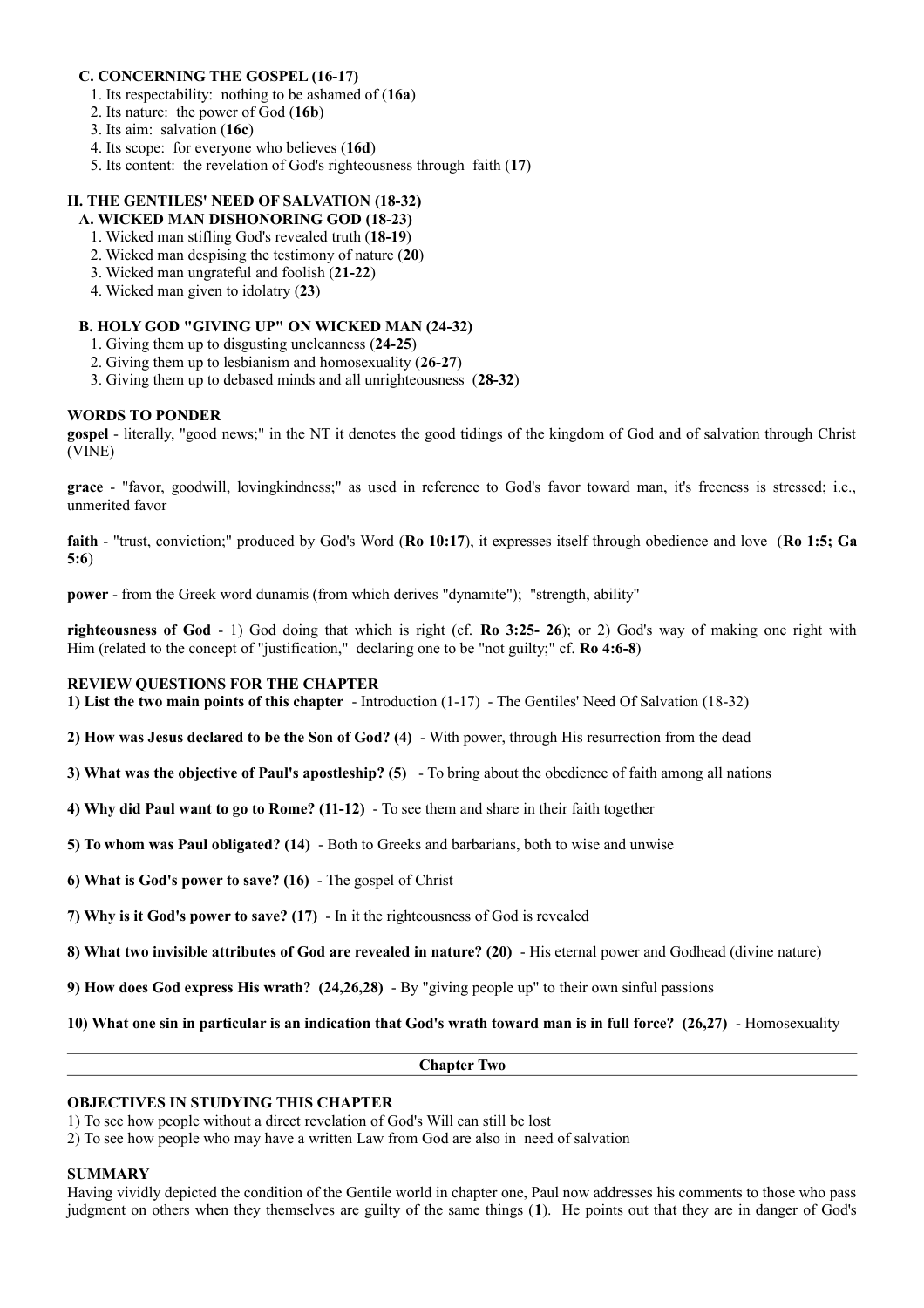righteous judgment, who "will render to each one according to his deeds" (**2-6**). This judgment will offer either eternal life or wrath and indignation, given without partiality, and the decision is based on whether one does good or evil (**7-11**).

To justify the condemnation of Gentiles who did not have a written Law (like the Jews), Paul affirms that the Gentiles could "by nature do the things contained in the law" and that their own consciences will bear witness of their guilt on the day of judgment. In this way Paul demonstrated the Gentiles' need of salvation (**12-16**).

Lest the Jews think their having the Law frees them from condemnation, Paul proceeds to demonstrate that they too are in need of salvation. Though they have the Law, their failure to keep it perfectly caused them to dishonor God and blaspheme His Name (**17-24**). Introducing a thought he will expand upon later in the epistle, he points out that a true Jew is one who is circumcised in his heart, and not just in the flesh (**25-29**).

### **I. THE GENTILES' NEED OF SALVATION (1-16)**

## **A. EVEN THE "JUDGES" WILL BE JUDGED (1-11)**

- 1. The inconsistent judge judges himself (**1**)
- 2. The hypocritical judge is judged by truth (**2**)
- 3. The foolish judge reasons poorly (**3**)
- 4. The presumptuous judge treasures up wrath (**4-11**)

#### **B. NOT HAVING A "WRITTEN" LAW DOES NOT EXEMPT FROM JUDGMENT (12-16)**

- 1. Those who sin will still perish (**12**)
- 2. The Gentiles DO have a law (**13-15**)
- 3. Jesus Christ will judge accordingly (**16**)

## **II. THE JEWS' NEED OF SALVATION (17-29)**

## **A. THE JEWS CONDEMNED BY THEIR OWN LAW (17-24)**

- 1. The Jewish self-portrait (**17-20**)
- 2. The Jewish inconsistency and dishonor of God (**21-24**)

## **B. THE LIMITATION OF CIRCUMCISION (25-29)**

- 1. Voided by transgressing the Law (**25-27**)
- 2. The true Jew is one circumcised in the heart, in the Spirit (**28-29**)

#### **WORDS TO PONDER**

**judgment** - in some places, the idea is "discernment;" in other places "condemnation" is the idea - the context must determine

**wrath** - anger (in God's case, a just displeasure in response to sin)

**law** - when preceded by the definite article "the" (in the Greek) it usually refers to the Law of Moses, otherwise it may refer to the principle of law in general; there are exceptions, and the context must determine

**by nature** - "a mode of feeling and acting which by long habit has become nature" (THAYER)

**conscience** - that faculty of thought which makes moral judgments (either excusing or condemning our actions); developed through training

#### **REVIEW QUESTIONS FOR THE CHAPTER**

**1) List the main points of this chapter** - The Gentiles' Need Of Salvation (1-16) - The Jews' Need Of Salvation (17-29)

**2) Why is one who passes judgment without excuse? (1)** - They are guilty of the same thing and so condemn themselves

**3) How does God try to lead one to repentance? (4)** - Through kindness, forbearance, and longsuffering

**4) What is the reward given to those who do good? To those who do evil? (9,10)** - Eternal life to those who do good; wrath and indignation, tribulation and anguish to those who do evil

**5) How will God judge those who do not have a "written" law? (14-16)** - The law of their conscience will condemn them when God judges the secrets of their hearts by Jesus Christ

**6) Without a "written" Law, how did the Gentiles know the difference between right and wrong? (14,15) - "by nature"** (note the definition above); they are able to do the things contained in the Law, for they have the "work of the Law" written in their hearts

**7) Why were the Jews in need of salvation? (21-24)** - Through inconsistency and disobedience to the Law, they dishonored God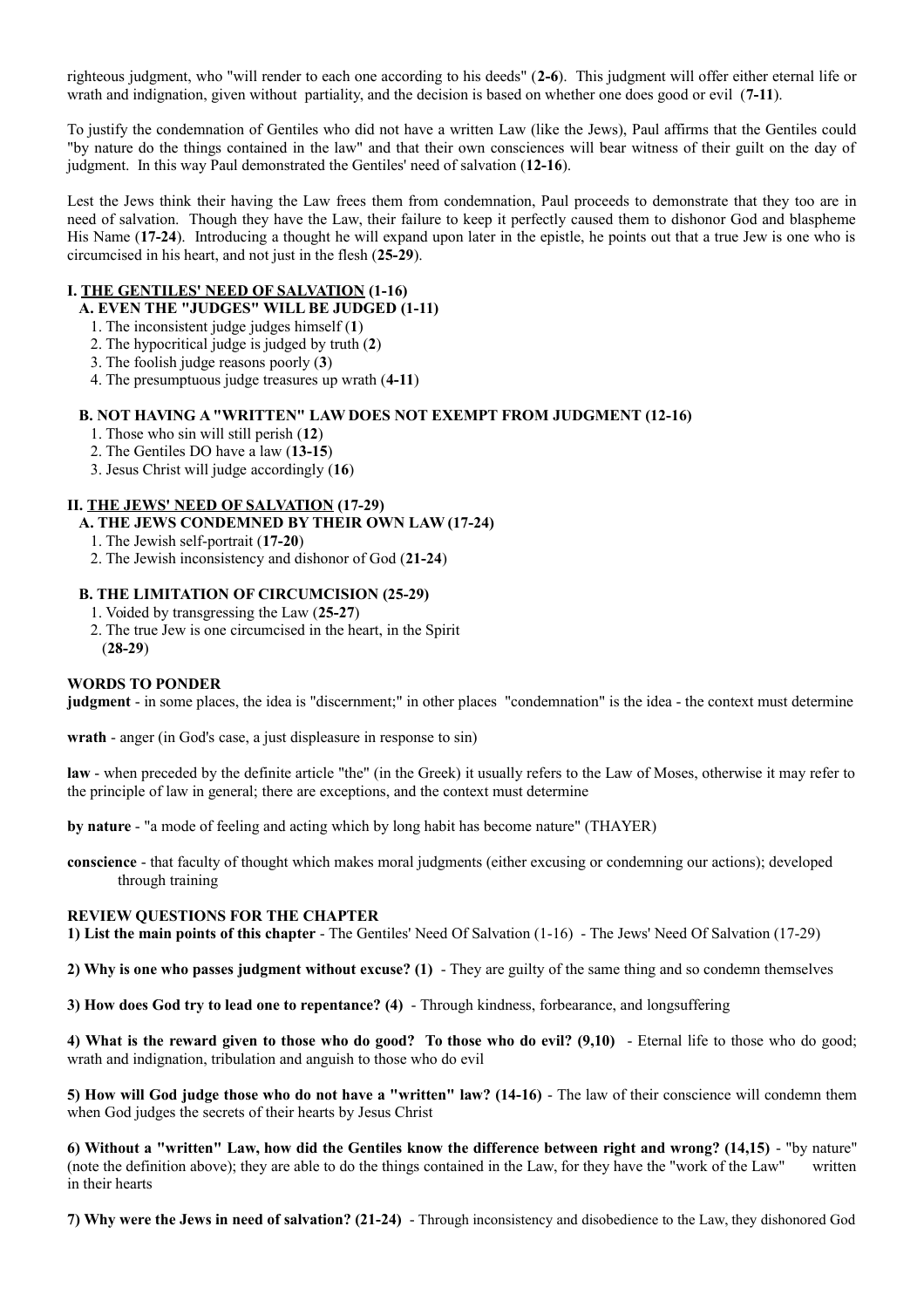#### **OBJECTIVES IN STUDYING THIS CHAPTER**

1) To understand the particulars of God's righteousness: grace, redemption, propitiation, faith in Jesus, and justification

2) To see the difference between a law of works and the law of faith

#### **SUMMARY**

As Paul continues to demonstrate the Jews' need of salvation, he proceeds to answer questions that he envisions protesting Jews might ask. He explains the advantage of being a Jew, the faithfulness of God in spite of the Jews' unbelief, and the right of God to condemn the unrighteousness of man even though it magnifies His Own righteousness (**1-8**). Though the Jews had the advantage of possessing the oracles of God, Paul still concludes that the Jews as well as the Gentiles are in sin and proves his conclusion by listing a series of Old Testament scriptures that speaks to those under the Law (the Jews) as sinners ( **9-19**). His conclusion: a law (like the Law of Moses) could not save, but only reveal the knowledge of sin; a point he will elaborate upon in chapter seven (**20**).

Paul now carefully begins to explain the "good news" of God's plan of salvation. Apart from law, yet witnessed by the Law and the Prophets, God's way of making man right through faith in Jesus Christ is now made clear, and made available to all who believe, whether Jew or Greek, for all have sinned (**21-23**).

This justification of man is explained in terms of redemption, made possible through the blood of Christ, and offered to those who have faith in Christ. It also demonstrates how God can be both "just" (who takes seriously the sins of mankind) and "a justifier" (who is able to forgive sinners). God is able to do this by offering Christ's blood as a propitiation to those who have faith (**24-26**).

This "justification" is a gift of God's grace to those who have faith, which prevents anyone from boasting as though they through the works of a law deserved it (**27-30**). This does not void the need for law, but rather meets the requirement of law (**31**).

#### **I. THE JEWS' NEED OF SALVATION (1-20)**

- **A. THE JEWISH ADVANTAGE (1-2)**
	- 1. In many respects (**1**)
	- 2. Especially in having the "Oracles of God" (**2**)

#### **B. ANSWERS TO POSSIBLE OBJECTIONS (3-8)**

- 1. Unbelieving Jews will not make the faithfulness of God without effect (**3-4**)
- 2. God is right to be angry, even if "unrighteousness" demonstrates His Own righteousness (**5-6**)
- 3. Though sin might increase God's truth and give Him glory, people will still be judged for their sins (**7-8**)

#### **C. THE JEWS INDICTED AS SINNERS BY THEIR OWN SCRIPTURES (9-20)**

- 1. Despite advantages, Jews like Greeks are under sin (**9**)
- 2. Biblical proof (**10-18**)
- 3. Application and conclusion (**19-20**)
	- a. The Law condemns all, especially to whom it was given (**19**)
	- b. Law cannot justify, but only reveal the knowledge of sin (**20**)

#### **II. THE PROVISION: JUSTIFICATION BY FAITH (21-31)**

- **A. GOD'S RIGHTEOUSNESS REVEALED (21-23)**
- 1. Apart from law, but witnessed by the Law (**21**)
- 2. A righteousness through faith in Jesus (**22a**)
- 3. For all who believe, for all have sinned (**22b-23**)

#### **B. GOD'S RIGHTEOUSNESS EXPLAINED (24-26)**

- 1. Justification by grace through redemption in Christ (**24**)
- 2. Jesus' blood offered by God as a propitiation through faith (**25a**)
- 3. This demonstrates God's righteousness toward the one who has faith in Jesus (**25b-26**)

#### **C. IMPLICATIONS OF GOD'S RIGHTEOUSNESS (27-31)**

- 1. Boasting on man's part is excluded (**27a**)
- 2. For justification is based on faith, not deeds of law (**27b-28**)
- 3. God is God of Jews and Gentiles, for He justifies both by faith (**29-30**)
- 4. This does not void the need for law, but rather meets the requirements of law (**31**)

#### **WORDS TO PONDER**

**redemption** - "a releasing, a payment for a ransom; refers to being released from the guilt of sin by the blood of Christ"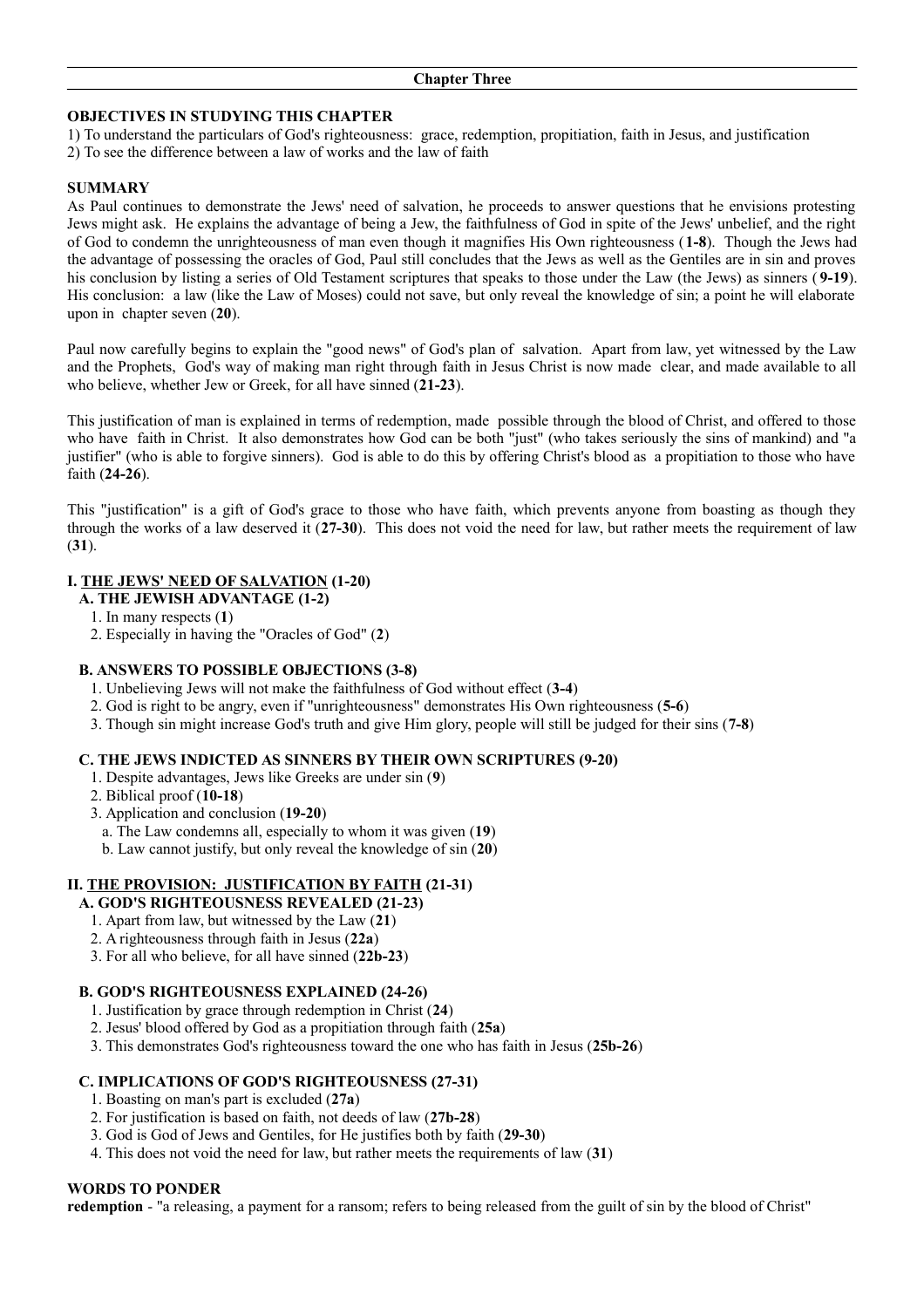**justified** - "a legal term, indicating a verdict of 'not guilty'; in regards to sin, he who is justified is not held accountable for his sins"

**propitiation** - "used to refer to an offering designed to appease; God offers the blood of Christ to appease for man's sins"

 $\sin$  - "a missing of the mark" ( $\text{Ro } 3:23$ ) -- "a breaking of the law" (1 Jn 3:4)

#### **REVIEW QUESTIONS FOR THE CHAPTER**

**1) List the main points of this chapter** - The Jews' Need Of Salvation (1-20) - The Provision: Justification By Faith (21-31)

**2) What advantage was there in being a Jew? (2)** - They possessed the revealed oracles of God

**3) What comes through law? (20)** - The knowledge of sin

**4) What came apart from law? (21)** - The righteousness of God (God's way of justifying sinful man)

**5) Who has sinned? (23)** - All have sinned

**6) What is the gift of God's grace? (24)** - Being justified through the redemption that is in Christ Jesus

**7) How is God appeased for our sins? (25)** - Through the blood of Jesus Christ

**8) How does man receive justification from God? (28)** - By faith

**9) How does "justification by faith" relate to the principle of law? (31)** - It does not void the need for law, but rather supports the demand of law

#### **Chapter Four**

#### **OBJECTIVES IN STUDYING THIS CHAPTER**

1) To understand how Abraham was justified in God's sight

2) To see that the "righteousness" God imputes to man is actually justification (i.e., forgiveness)

3) To comprehend the nature of justifying faith by considering the example of Abraham

#### **SUMMARY**

Now that he has declared that God's righteousness is to be found in a system involving justification by faith and not by keeping the works of any law, Paul proceeds to provide evidence by referring to Abraham's example. In considering the justification of Abraham, Paul quotes **Genesis 15:6** where it is stated that Abraham's faith was accounted to him for righteousness (**1-3**). Abraham trusted in God, not in his own works, and through such faith experienced the righteousness (forgiveness) expressed by David in **Psalms 31:1,2** (**4-8**).

To demonstrate further that God's righteousness by faith is offered to both Jew and Gentile, Paul again appeals to the example of Abraham. He reminds them that Abraham's faith was accounted for righteousness prior to receiving circumcision, which was in itself a seal of the righteousness of the faith he had while uncircumcised. Thus Abraham serves as a father of all who believe, whether circumcised or not (**9-12**).

Paul then reminds them that the promise that Abraham was to be "a father of many nations" was given in light of his faith, not through some law, so that the promise might be according to grace and sure to those who have the same kind of faith as Abraham (**13-17**).

Finally, the nature of Abraham's obedient faith is illustrated (**18-22**), with the explanation it was preserved to reassure us that we who have the same kind faith in God who raised Jesus will find our faith accounted for righteousness in the same way (**23- 25**).

#### **OUTLINE**

#### **I. JUSTIFICATION OF ABRAHAM AS AN EXAMPLE (1-8)**

- **A. HOW ABRAHAM WAS JUSTIFIED (1-5)**
	- 1. If by works, then he could boast (**1-2**)
	- 2. The Scriptures reveal it was by his faith in God (**3**)
	- a. One who trusts in works, seeks God's debt, not His grace (**4**)
	- b. But when one trusts in God to justify him, such faith is counted for righteousness (**5**)

#### **B. THE TESTIMONY OF DAVID (6-8)**

- 1. Even David spoke of God imputing righteousness apart from works (**6**)
- 2. Blessed are those against whom God does not impute sins (**7-8**)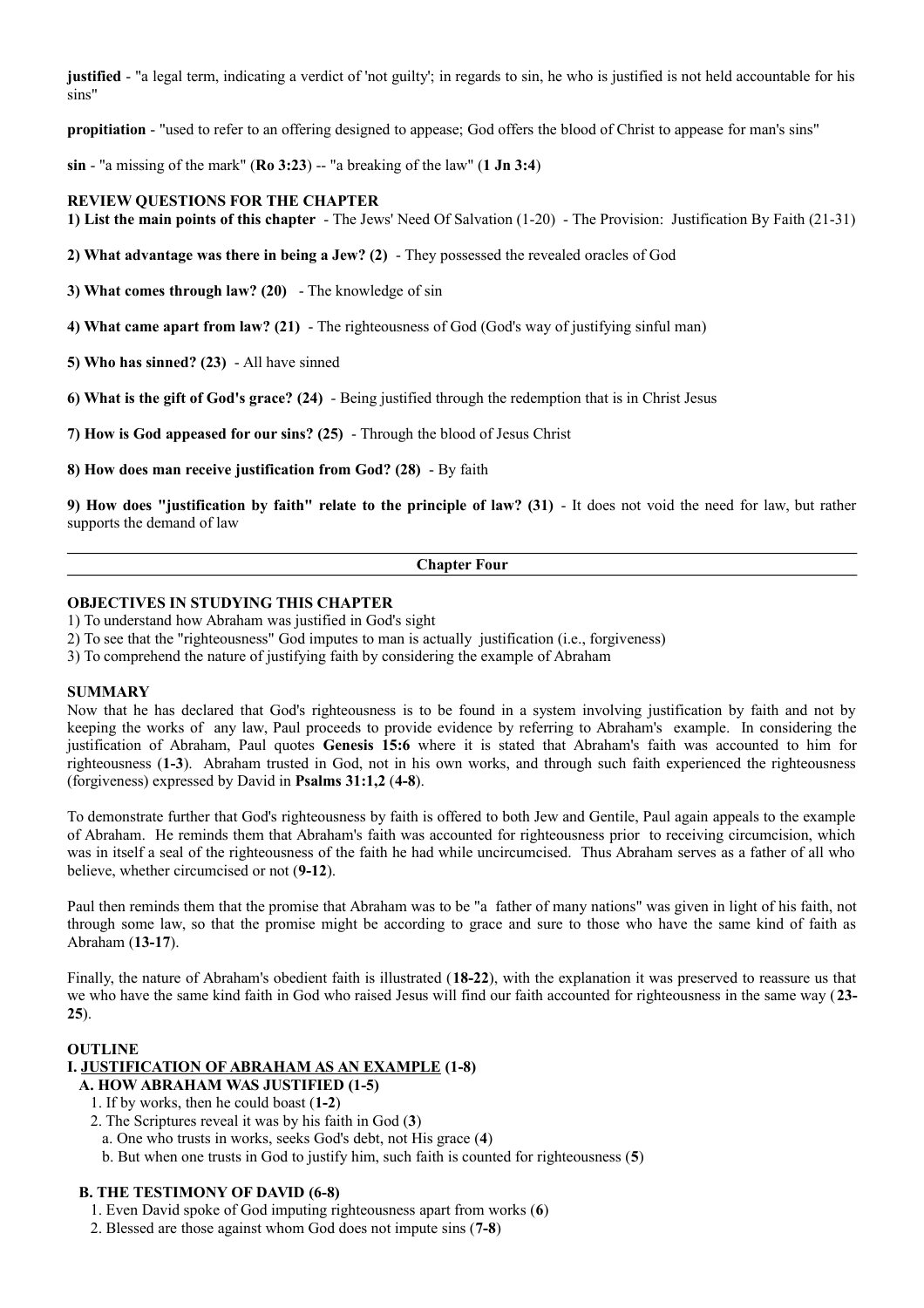## **II. RIGHTEOUSNESS BY FAITH AVAILABLE TO ALL BELIEVERS (9-25)**

## **A. BECAUSE ABRAHAM WAS JUSTIFIED BEFORE CIRCUMCISION (9-12)**

- 1. His faith was counted for righteousness before he was circumcised (**9-10**)
- 2. Circumcision was a seal of the righteousness he had while uncircumcised (**11a**)
- 3. Thus he became the father of all who have the same kind of faith, both circumcised and uncircumcised (**11b-12**)

## **B. BECAUSE THE PROMISE TO ABRAHAM WAS GRANTED THROUGH FAITH (13-25)**

- 1. The promise to be the heir of the world given in view of his faith (**13**)
- 2. It was not given through law (**14-15**)
- 3. But in light of faith, according to grace, to assure that all who are of the same faith as Abraham might be heirs of the promise (**16-17**)
- 4. The kind of obedient faith illustrated by Abraham (**18-22**)

 5. Abraham's justification by faith assures that we who believe in Him who raised Jesus from the dead shall find justification (**23-25**)

## **WORDS TO PONDER**

**impute** - "to reckon, take into account, or, metaphorically, to put down to a person's account"

**righteousness** - as used in this chapter, the idea seems to be akin that of "justification", where one is declared "not guilty" (see **Romans 4:5-8**)

## **REVIEW QUESTIONS FOR THE CHAPTER**

**1) List the main points of this chapter** - Justification Of Abraham As An Example (1-8) - Righteousness By Faith Available To All Believers (9-25)

**2) How did Abraham attain righteousness? (3-5)** - By believing in God to justify the ungodly (and not in his own works)

**3) How does David describe the righteousness which is imputed to man? (6-8)** - In the sense that man's sins are not counted against him

**4) How is Abraham the father of the uncircumcised who possess faith? (9-11)** - By his being justified by faith prior to his circumcision

**5) Based upon what was the promise made to Abraham? (13)** - The righteousness of faith

**6) How did Abraham demonstrate his faith? (19-21)** - By fathering Isaac

**7) For whose sake was the example of Abraham's faith written? (23-24)** - Those who believe that God raised Jesus from the dead

#### **Chapter Five**

#### **OBJECTIVES IN STUDYING THIS CHAPTER**

1) To appreciate the blessings that accompany justification

2) To comprehend more fully the grace offered through Jesus Christ

#### **SUMMARY**

Having substantiated his thesis of "justification by faith" with evidence from the Old Testament, Paul now discusses the blessings of such justification. First, there is peace with God (**1**). Second, we have access to grace in which we stand (**2a**). Third, there is cause for rejoicing in hope, so that we can glory even in tribulations (**2b-4**). Fourth, there is God's love which He first demonstrated with the gift of His Son (**5-8**). Finally, there is salvation from God's wrath (**9**). All of this is made possible when we are reconciled to God through the death of His Son and should be the basis for endless rejoicing (**10-11**).

To explain further the way in which salvation is made possible, Paul compares Christ to Adam. Through one man, Adam, sin and death entered the world, and the consequences have led to the death of many. In a similar way, through one man, Christ, many may now become righteous.Through Jesus' death on the cross, justification is made possible for many (**12-19**).

Upon comparing Christ with Adam, Paul briefly mentions that with the entering in of law sin abounded. But the increase of sin has been adequately answered by the grace offered in Jesus Christ (**20-21**).

## **OUTLINE I. THE BLESSINGS OF JUSTIFICATION (1-11)**

**A. PEACE WITH GOD (1)**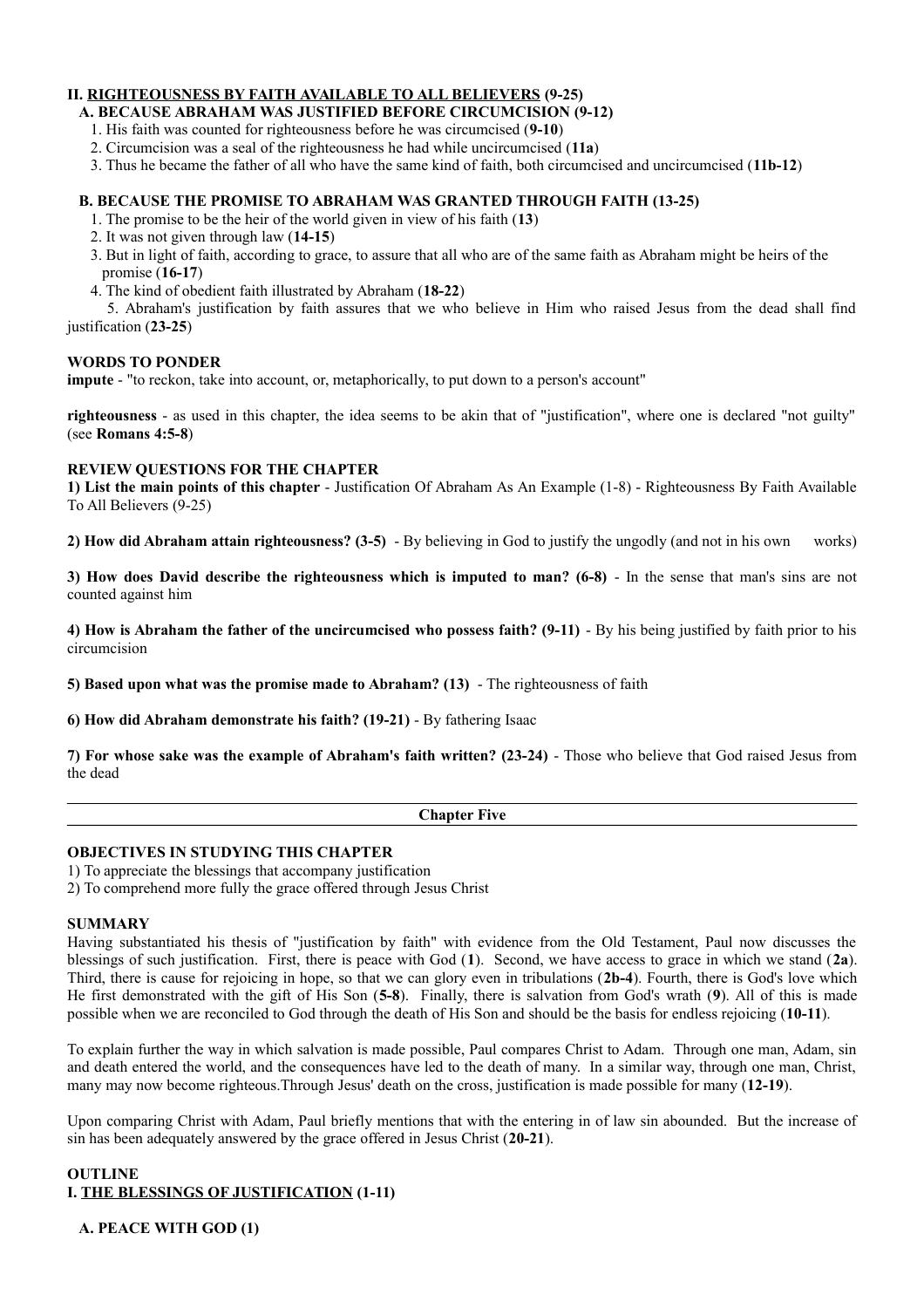## **B. ACCESS TO GRACE IN WHICH WE STAND (2a)**

## **C. REJOICING IN HOPE, EVEN IN TRIBULATIONS (2b-4)**

- 1. Joy in anticipating God's glory (**2b**)
- 2. Joy in tribulation, knowing even it results in more hope (**3-4**)
- a. For tribulation produces perseverance (**3b**)
- b. And perseverance develops character (**4a**)
- c. Such character gives one hope (**4b**)

## **D. GOD'S LOVE IN OUR HEARTS (5-8)**

- 1. The assurance our hope will not be disappointed (**5a**)
- 2. Poured out by the Holy Spirit (**5b**)
- 3. Demonstrated by Christ's death while we were yet sinners (**6-8**)

## **E. SALVATION FROM GOD'S WRATH (9-11)**

- 1. Through Jesus, just as we have been justified by His blood (**9**)
- 2. Saved by His life, just as we were reconciled by His death (**10**)
- 3. The basis for us to rejoice (**11**)

## **II. COMPARING CHRIST WITH ADAM (12-21)**

## **A. ADAM AND THE CONSEQUENCE OF HIS ACTIONS (12-14)**

- 1. Through Adam, sin entered the world, and death as a consequence (**12a**)
- 2. Thus death spread, for all sinned (**12b**)
- 3. From the time of Adam to Moses, death reigned, even over those who had not sinned like Adam did (**13-14**)

## **B. ADAM AND CHRIST COMPARED (15-19)**

- 1. Adam's offense brought many deaths, Christ's grace abounds even more (**15**)
- 2. One offense produced the judgment of condemnation, but many offenses produced the free gift of justification (**16**)
- 3. By Adam's offense death reigns, but those who receive the gift of righteousness will reign in life through Christ (**17**)
- 4. Summary (**18-19**)
	- a. Through Adam's offense judgment came to all men, resulting in condemnation (**18a**)
	- b. Through Christ's act grace came to all, resulting in justification of life (**18b**)
	- c. By Adam's disobedience many were made sinners (**19a**)
	- d. By Christ's obedience many will be made righteous (**19b**)

## **C. THE RELATIONSHIP OF LAW, SIN AND GRACE (20-21)**

- 1. Law entered that sin might abound, but grace abounds much more (**20**)
- 2. Just as sin reigned in death, so grace reigns through righteousness to eternal life through Christ (**21**)

#### **WORDS TO PONDER**

**reconciliation** - the act of bringing peace between two parties (e.g., between man and God)

**transgression** - violation of law; sin

**death** - physically: separation of body and spirit; spiritually: separation between man and God

**eternal life** - the alternative to spiritual death, a result of justification

### **REVIEW QUESTIONS FOR THE CHAPTER**

**1) List the main points of this chapter** - The Blessings Of Justification (1-11) - Comparing Christ With Adam (12-21)

**2) Name some benefits we enjoy as the result of justification (1-2)** - Peace with God, access to grace, rejoicing in hope

**3) Why can Christians rejoice even in the middle of trials? (3-5)** - Knowing trials can produce perseverance, character and hope

**4) How did God demonstrate His love for us? (6-8)** - By having Christ die for us when we were still sinners

**5) What in addition to Jesus' death is involved in our ultimate salvation? (10)** - His present life, which saves us from the wrath to come

**6) What was the consequence of Adam's sin upon all men? (12)** - Death (I understand Paul to mean physical death; to see why,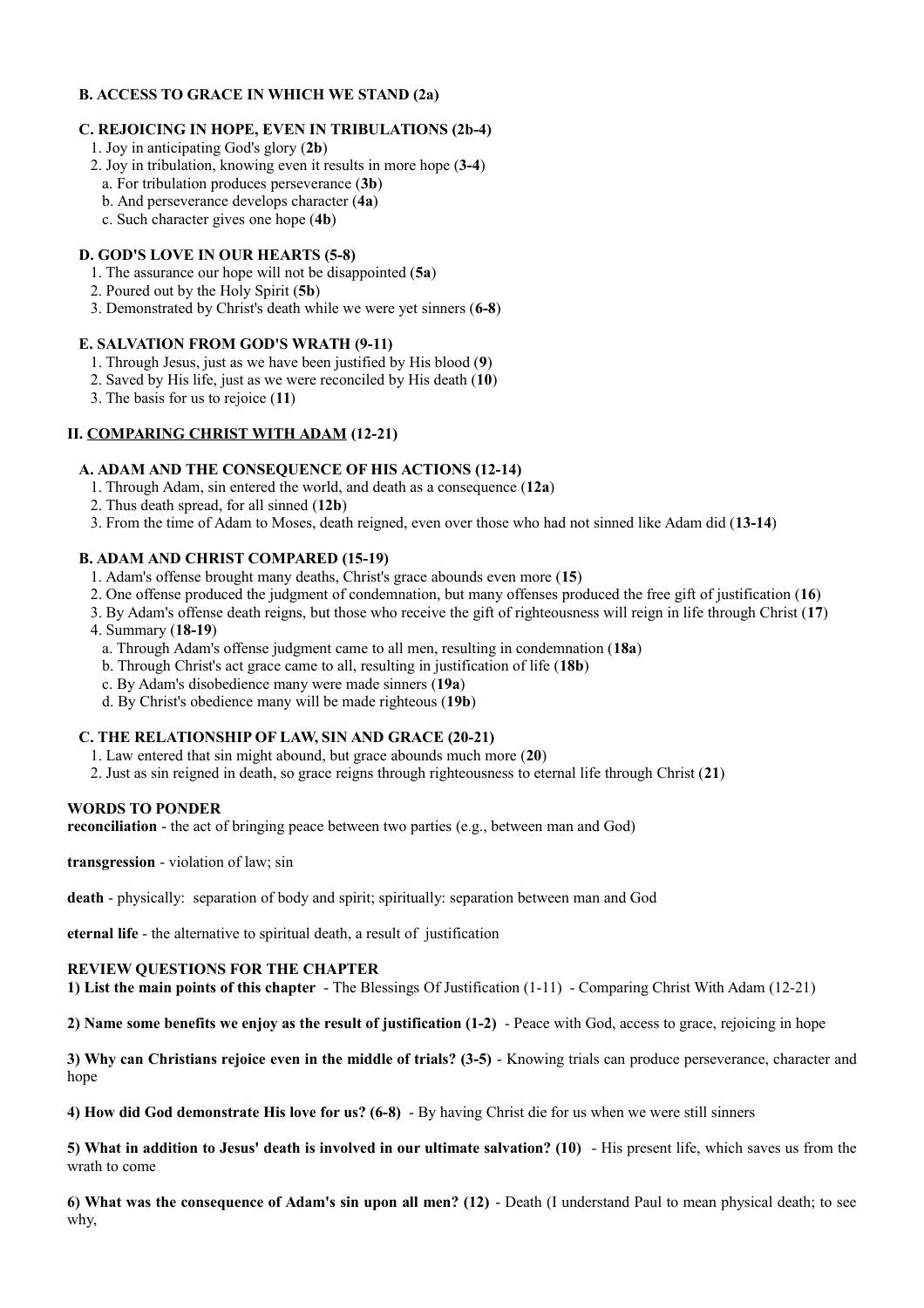**7) What comparison is made between Adam and Christ? (12-19)** - Just as Adam through his sin brought physical death to all, so Christ through His obedience will give life to all (through the resurrection - cf. 1 Co 15:21-22) - But Christ does even more; to those who will receive it, he offers "an abundance of grace and the gift of righteousness" so they can reign in life through Jesus (cf. v. 17)

**8) Which has abounded more: sin, or grace? (20)** - Grace

**Chapter Six**

### **OBJECTIVES IN STUDYING THIS CHAPTER**

1) To understand what takes place in baptism

2) To appreciate the freedom from sin which we may now enjoy in Christ

#### **SUMMARY**

In chapter five, Paul made the statement "where sin abounded, grace abounded much more" (**5:20**). Aware that some readers might misconstrue what he said, Paul quickly points out that grace is no excuse to sin since through grace they have died to sin (**1-2**). To emphasize this, he reminds them of their baptism into Christ, in which they experienced a burial into the death of Christ and rose to walk in newness of life, having died to sin (**3-7**). Dead to sin, they are now free to live as instruments of righteousness for God (**8-14**).

Another reason not to continue in sin is explained in terms of servitude. We become slaves to that which we obey, either sin or God (**15-16**). But Paul is grateful that the Romans had begun to obey God and were free to become His servants (**17-18**). How important it is that they continue to do so is to be seen in the outcome of serving sin contrasted to serving God. Serving sin earns death, but in serving God one receives the gift of eternal life in Christ Jesus (**19-23**)!

## **I. WE ARE DEAD TO SIN! (1-14)**

- **A. THROUGH BAPTISM WE DIED TO SIN (1-7)**
	- 1. Shall we sin, that grace may abound? No, we died to sin! (**1-2**)
	- 2. In baptism we were buried into Christ's death (**3-4a**)
	- 3. We should walk in newness of life, having been united together in the likeness of His death, crucified with Him, no longer slaves of sin, but freed from sin (**4b-7**)

#### **B. DEAD TO SIN, ALIVE TO GOD (8-14)**

- 1. Having died with Christ, we may live with Him over Whom death has no dominion (**8-10**)
- 2. Alive to God, we should not let sin reign in our bodies (**11-12**)
- 3. But rather present our bodies as instruments of righteousness, for we are under grace (**13-14**)

## **II. WE SHOULD BE SLAVES TO GOD! (15-23)**

## **A. WE BECOME SLAVES TO WHOM WE OBEY (15-18)**

- 1. Either of sin to death, or of obedience to righteousness (**15-16**)
- 2. Through obedience to God's Word, those who were slaves of sin become slaves of righteousness (**17-18**)

#### **B. THE MOTIVATION FOR SERVING GOD (19-23)**

- 1. Serving righteousness produces holiness (**19**)
- 2. Serving sin produces death (**20-21**)
- 3. Serving God produces the fruit of holiness, and in the end, eternal life (**22**)
- 4. The wages of sin is death, but God gives the gift of eternal life in Christ Jesus our Lord (**23**)

#### **WORDS TO PONDER**

**baptism** - from the Greek word "baptizo" meaning to "immerse", it most commonly in the New Testament refers to the burial in water in the name of Jesus for the remission of our sins

**sanctification** - the process of "sanctifying" or "setting apart for a devoted purpose"; in the New Testament it begins with baptism and continues on as we grow in Christ

#### **REVIEW QUESTIONS FOR THE CHAPTER**

**1) List the main points of this chapter** - We Are Dead To Sin! (1-14) - We Should Be Slaves To God! (15-23)

**2) Why are Christians not to continue in sin? (2)** - Because we died to sin

**3) What happens when one is baptized into Christ? (3-7)** - They are baptized into His death, being buried with Him and united with Him in the likeness of His death, where the old man is crucified with Him and the body of sin is done away, making it possible to be freed from sin and to rise to walk in newness of life.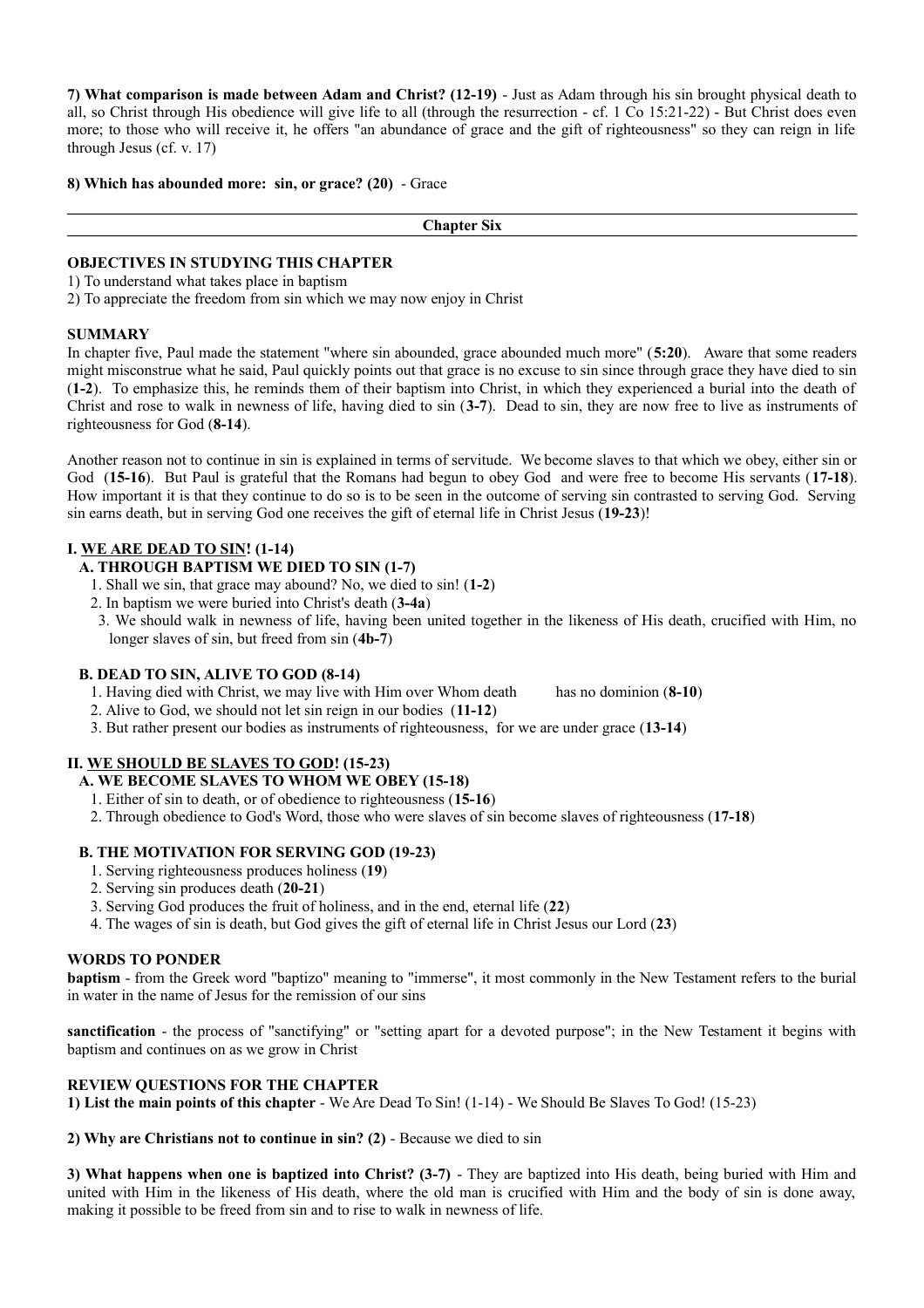**4) How should we present the members of our bodies? (13)** - As instruments of righteousness to God

**5) Why does sin no longer have dominion over the Christian? (14)** - Because the Christian is not "under law", but "under grace"

**6) What was necessary to become free from sin? (17-18)** - To obey the doctrine of God from the heart

**7) What is the result of presenting your members as slaves to righteousness? (19)** - Holiness, or sanctification

**8) What three steps are described that eventually lead to eternal life? (22)** - 1) Being set free from sin 2) Becoming slaves to God 3) Bearing the fruit of holiness

**9) What is the just payment for sin? But what does God give us in Christ? (23)** - Death. Eternal life.

| าน<br>$-$ |  |
|-----------|--|
|           |  |

#### **OBJECTIVES IN STUDYING THIS CHAPTER**

1) To understand the Jewish Christian's relationship to the Law of Moses

2) To comprehend the dilemma one faces without Jesus Christ

#### **SUMMARY**

Paul has just completed discussing how being baptized into Christ makes us dead to sin and free to present our bodies as instruments of righteousness unto holiness. For the benefit of his Jewish readers (those who know the Law), he now carries the concept of death and freedom one step further: the Jewish believers become dead to the Law that they might be joined to Christ. He illustrates his point by referring to the marital relationship. The result of being freed from the Law is that they might "serve in the newness of the Spirit and not in the oldness of the letter." (**1-6**)

Lest his Jewish readers think he is implying that the Law was sinful, Paul is quick to dispel that notion. The Law, he says, is "holy and just and good." The problem is that the Law only makes known that which is sinful, but sin took opportunity by the commandment to produce evil desire and deceived him, resulting in death (**7-12**).

To further illustrate his point, Paul pictures himself as man under the Law who finds himself in a terrible dilemma. With his mind he knows that which good and wants to do it. He also knows that which is evil and wants to avoid that. But he finds a "law" (or principle) in his flesh which wins over the desire of the mind (**13-23**). As a prisoner he cries out for freedom. Is there no hope? Yes! God provides the solution through His Son Jesus Christ, upon which Paul will elaborate in chapter eight (**24-25**).

#### **I. JEWISH BELIEVERS AND THE LAW (1-6)**

**A. A PARALLEL TO BEING RELEASED FROM MARRIAGE (1-3)**

- 1. Law has dominion over those who live under it (**1**)
- 2. As illustrated by a woman who is married to a man (**2-3**)

#### **B. THEY HAVE DIED TO THE LAW (4-6)**

- 1. So they can be married to Christ (**4**)
- 2. So they can serve in newness of the Spirit, far superior to serving in the oldness of the letter (**5-6**)

#### **II. LIMITATIONS OF THE LAW (7-25)**

#### **A. THE LAW IS HOLY AND JUST AND GOOD (7-12)**

- 1. The Law is not sin, but rather makes known sin (**7**)
- 2. But sin takes occasion by the commandment to lead one to death (**8-12**)

#### **B. THE LAW CANNOT SAVE ONE FROM SIN (13-25)**

- 1. The problem is not law, but sin (**13**)
- 2. The Law is spiritual, but man is carnal and sold under sin (**14**)
- 3. Though one may desire good and hate evil, one is still enslaved by sin (**15-23**)
- 4. Deliverance comes only from God, through Jesus Christ (**24-25**)

#### **WORDS TO PONDER**

**in the flesh** - "to be in the flesh is to be under the flesh; and to be under it is to be controlled by its propensities, evil inclinations, and desires"

**The Law** - the Law of Moses, including the Ten Commandments (cf. **v.7**)

law of my mind - that inner desire, which in the context of this chapter, is the desire of one to do that which is good and right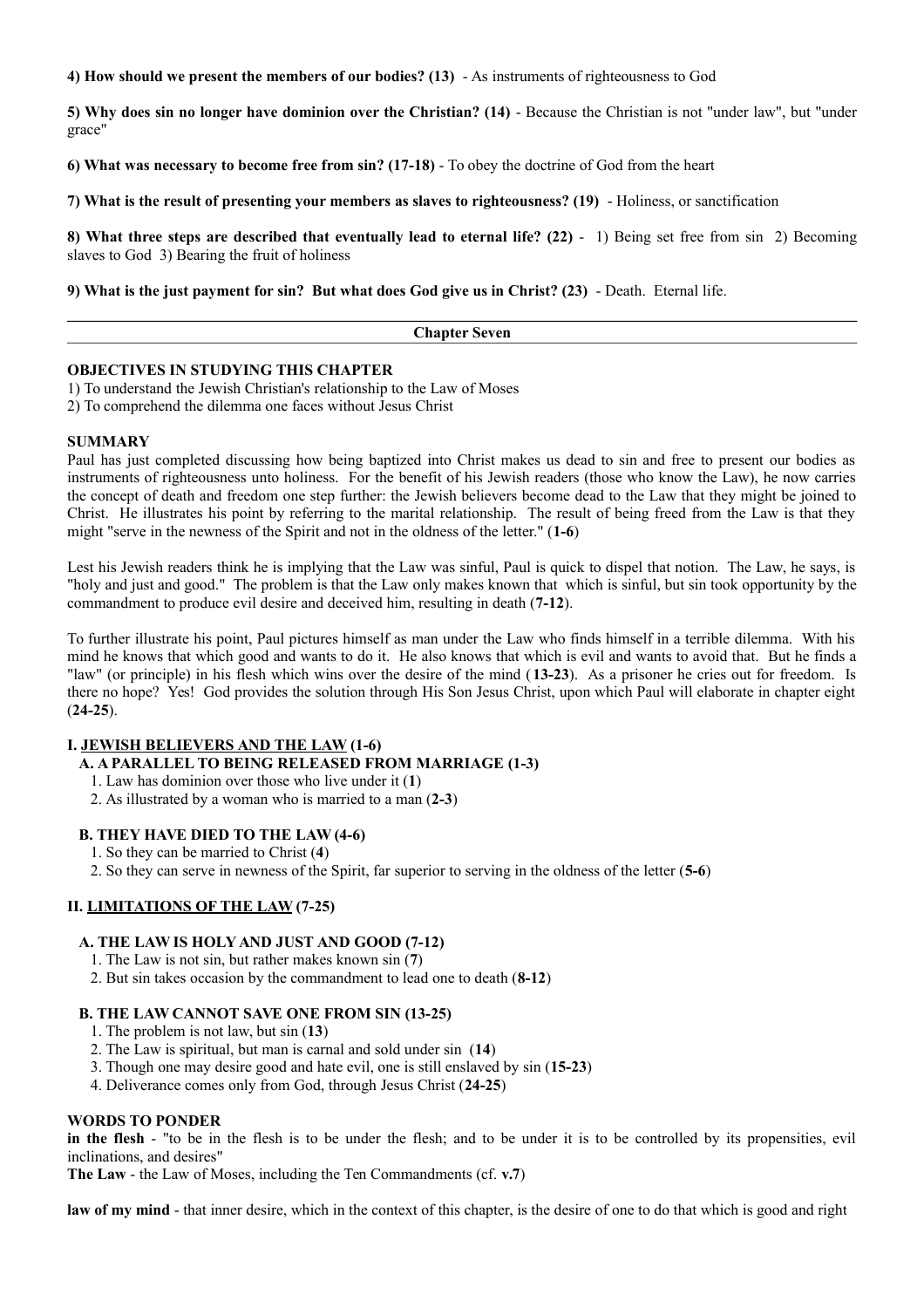**law of sin in my members** - "The law which I see 'in my members' is the constant tendency which I notice in them to sin, whenever excited by sinful objects"

## **REVIEW QUESTIONS FOR THE CHAPTER**

**1) List the main points of this chapter** - Jewish Believers And The Law (1-6) - Limitations Of The Law (7-25)

**2) Who is Paul speaking to in this chapter? (1)** - Those who know the law (Jewish Christians)

**3) What example is given to show their relationship to the Law? (2-3)** - How a woman whose husband dies is free to be married to another without being guilty of adultery

**4) What is their relationship to the Law when joined to the body of Christ? (4-6)** - Dead to the law, delivered from the law

**5) How do we know the Law referred to is the Ten Commandments?** (7) - To illustrate his point, Paul mentions "You shall not covet", one of the Ten Commandments

**6) Was the Law responsible for death? If not, what was? (13)** - No! It was "sin" that produced death

**7) What dilemma does one face in trying to keep the Law? (15-21)** - The DESIRE to do good and avoid evil may be there, but the ABILITY is found lacking

**8) What is the end result of this dilemma? (23)** - CAPTIVITY to the law (or principle) of sin in one's members

**9) Where can one find freedom from this dilemma? (24-25)** - From God, through Jesus Christ our Lord!

#### **Chapter Eight**

#### **OBJECTIVES IN STUDYING THIS CHAPTER**

- 1) To appreciate the place the Holy Spirit has in the lives of Christians
- 2) To notice the power to overcome sin which is available in Christ
- 3) To realize the extent of God's love toward us

#### **SUMMARY**

In chapter seven, Paul described the dilemma of a man who becomes a prisoner of the law of sin which is in the members of his body. In the last few verses, Paul made reference to the hope of liberation made possible by God through Jesus Christ. In this chapter, Paul amplifies on the freedom from sin found in Christ.

First, for those in Christ who are walking according to the Spirit, there is no condemnation for sin, for the death of Christ for sin has set us free from the law of sin and death by fulfilling the requirement of the law (**1-4**). Second, by setting our minds on the things of the Spirit and not the flesh, we are able to enjoy life and peace, pleasing God ( **5-8**). And third, we now enjoy the indwelling of the Spirit of God, by whom we can put to death the deeds of the body and enjoy both present and future blessings as the children of God (**9-17**).

The blessings of being God's children are enlarged upon in the rest of the chapter. Our present sufferings mean nothing in view of our ultimate redemption and revealing for which we eagerly and patiently wait (**18-25**). We have the privilege of the Holy Spirit and Jesus interceding for us when we pray, which assures that all things will work together for good for those called according to God's purpose (**26-30**). Finally, as God's elect we have the assurance that nothing can tear us away from God's love and that in all things we are more than conquerors through Him who loved us (**31-39**).

## **I. IN CHRIST THERE IS FREEDOM FROM SIN (1-17)**

## **A. FREEDOM FROM THE CONDEMNATION OF SIN (1-4)**

- 1. Available to those in Christ, made possible by the law of the Spirit of life (**1-2**)
- 2. An accomplishment not attained by the Law, but by the death of Christ (**3-4**)

#### **B. FREEDOM FROM THE POWER OF SIN (5-17)**

- 1. To those who set their minds on the things of the Spirit, not the flesh, pleasing God (**5-8**)
- 2. To those who have the indwelling Holy Spirit (**9-11**)
- 3. To those who by the Spirit put to death the deeds of the body (**12-13**)
- 4. To those thus led, who are the children of God and joint heirs with Christ (**14-17**)

#### **II. BLESSINGS OF BEING CHILDREN OF GOD (18-39)**

- **A. THE GLORY TO BE REVEALED IN US (18-25)**
	- 1. Present sufferings don't even compare (**18**)
	- 2. The whole creation eagerly awaits for the revealing and glorious liberty of the children of God (**19-22**)
	- 3. We also eagerly wait with perseverance for this hope (**23-25**)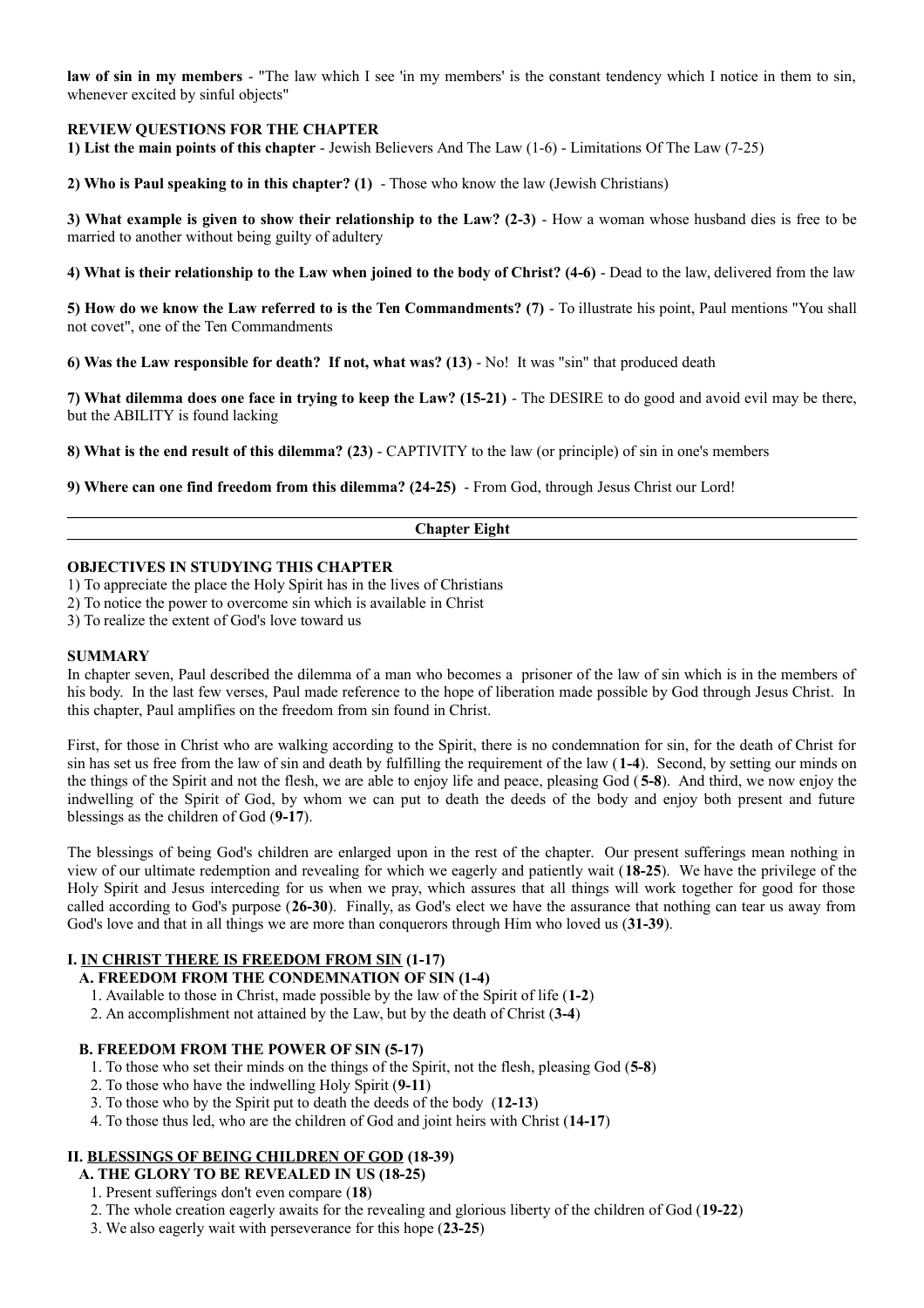### **B. THE HELP OF THE HOLY SPIRIT (26-27)**

- 1. Helps in our weakness as we pray (**26a**)
- 2. By interceding for us as we pray (**26b-27**)

### **C. ALL THINGS WORKING TOGETHER FOR GOOD (28-30)**

- 1. For those who love God, called according to His purpose (**28**)
- 2. For such, whom God foreknew, He will carry out His ultimate purpose (**29-30**)

#### **D. GOD'S LOVE TOWARD HIS ELECT (31-39)**

- 1. God, who spared not His own Son, is on our side (**31-33**)
- 2. Christ, who died for us, now intercedes for us at God's right hand (**34**)
- 3. Through such love we are more than conquerors over all things (**35-39**)

#### **WORDS TO PONDER**

**law of the Spirit of life** - 1) possibly an expression referring to the Gospel; or, 2) the law (principle) involving the life-giving Spirit who aids those in Christ to become free of the "law of sin and death" in their members (cf. **7:23** with **8:11-13**)

**the Spirit, Spirit of God, Spirit of Christ, Spirit of Him** – various references to the Holy Spirit

**the creation** - various explanations are often given: 1) all of mankind; 2) only the saved; 3) the whole physical creation placed under the curse (**Ge 3:17; 8:21; Re 22:3**), using the kind of language found in **Ps 98:7-9; 148:1-14.**

**predestined** - predetermined; note carefully in **v. 29** that it is based upon "foreknowledge" (cf. **1 Pe 1:2**), and that which is predetermined is WHAT those in Christ are to become, not WHO are to be in Christ

**elect** - chosen; according to **1 Pe 1:2**, this election is based upon God's foreknowledge, not some arbitrary choice

**intercedes** - to make a petition on behalf of another; used of the Holy Spirit in **v. 26-27** (interceding as a "translator"?), and of Christ in **v. 34** (interceding as "defense counsel"?)

#### **REVIEW QUESTIONS FOR THE CHAPTER**

**1) List the main points of this chapter** - In Christ There Is Freedom From Sin (1-17)- Blessings Of Being Children Of God (18-39)

**2) What is the main difference between the "law of Moses" and the "law of the Spirit of life"? (2-4)** - The Law of Moses could not set one free from the "law of sin and death"

**3) What is the result of setting your mind on the things of the flesh? On the things of the Spirit? (6)** - Death; life and peace

**4) Do the Scriptures teach that the Holy Spirit dwells in the Christian? (9-11)** - Yes

**5) How can we assure that we will continue to live spiritually? (13)** - By putting to death the deeds of the body with the help of the Spirit

**6) List briefly the blessings of being the children of God (14-39)** - One day we will be glorified together with Christ - We have the help of the Holy Spirit - All things ultimately work for our good - Nothing can separate us from God's love

**Chapter Nine**

#### **OBJECTIVES IN STUDYING THIS CHAPTER**

1) To appreciate why and how God could choose to reject the nation of Israel (except for a remnant) and accept people from among the Gentiles

#### **SUMMARY**

With the conclusion of chapter eight Paul has completed his description of how God's righteousness was manifested in Christ, and the results of such justification. However, some of Paul's readers may have received the impression that God's plan of saving man in Christ apart from the Law (**3:21-22**) implies that God has rejected His people of Israel and the promises made to them. In chapters nine through eleven, Paul explains that God has not rejected His people. Paul first expresses his own concern for his fellow Israelites (**1-2**). If it would do any good, Paul would gladly be condemned in order to save his brethren who had been the recipients of so many blessings (**3-5**).

But Paul quickly states that God's promises had not failed. He reminds them that true Israel is not simply the physical descendants of Israel, any more than the promises to Abraham were to be carried out through all of Abraham's descendants just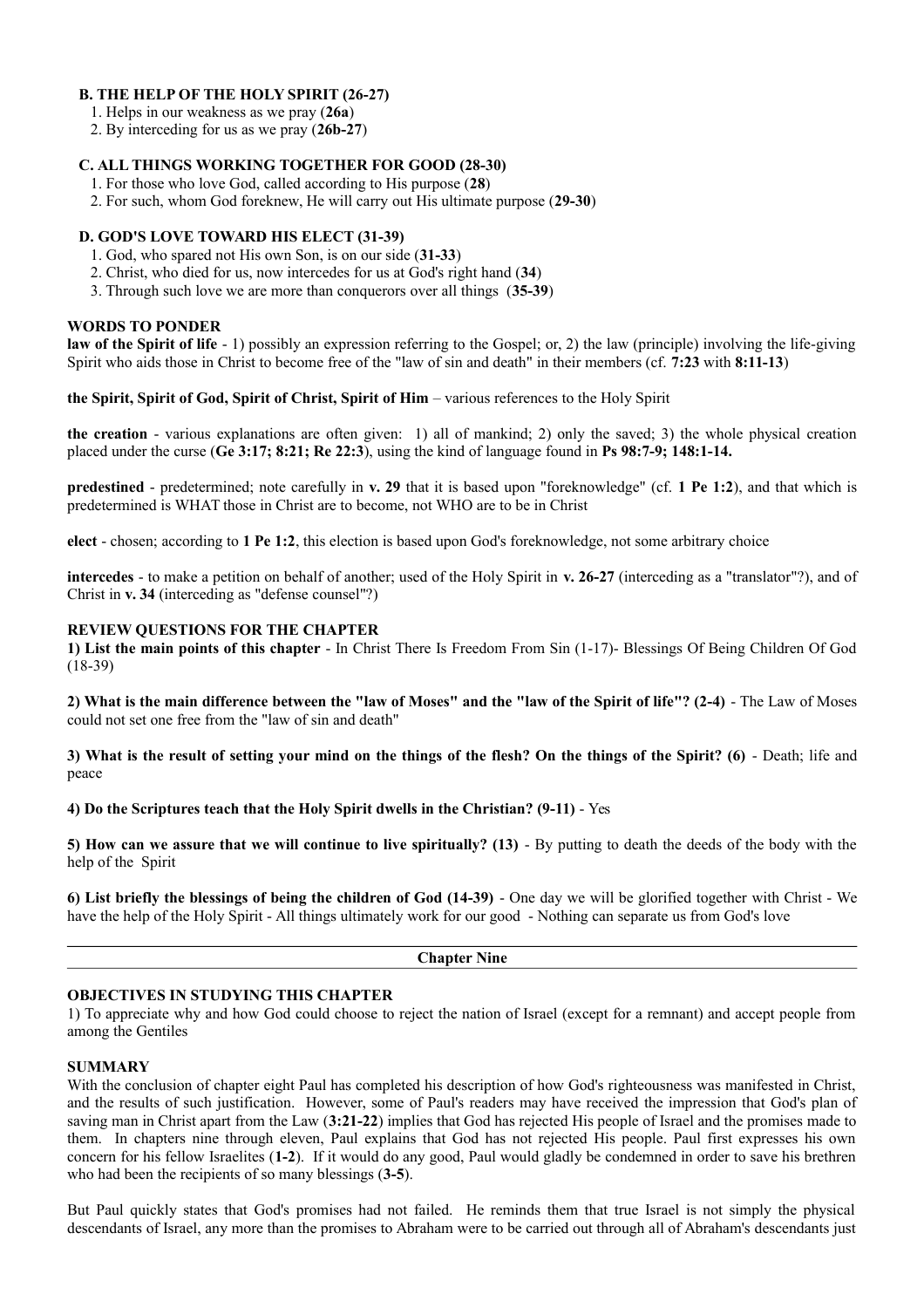because they are his physical descendants. Rather, it depends upon what God has chosen according to His Divine purpose. This is illustrated by contrasting what the Scriptures reveal about Isaac and Ishmael, and then about Jacob and Esau (**6-13**).

That God has made such distinction is illustrated further with the example of Pharaoh, where God chose to show mercy to some while He hardened others [who had already persistently rejected God's mercy, MAC] (**14-18**). That God has the right to make such choices is His as the potter over the clay (**19-21**).

So God chose to endure "vessels of wrath" with much longsuffering, that He might make known His glorious riches to "vessels of mercy" [a point expanded upon further in chapter eleven, MAC] (**22-23**). And who are these "vessels of mercy"? They consist of Gentiles, and a remnant of Israel, as foretold by Hosea and Isaiah (**24-29**).

Paul's conclusion? That God's words of promise were not just to the fleshly descendants of Abraham (as the Jews would have it), but to the faithful remnant of Israel and to the Gentiles who accepted the righteousness which is by faith. The only reason any of the Israelites were rejected by God was because of their rejection of the Messiah, even as Isaiah foretold (**30-33**).

## **I. PAUL'S CONCERN FOR HIS BRETHREN OF ISRAEL (1-5)**

#### **A. HIS GREAT CONCERN (1-3)**

- 1. His conscience and the Holy Spirit bear witness to his great sorrow and grief (**1-2**)
- 2. He would even be willing to be cut off from Christ for their sakes (**3**)

## **B. FOR ISRAEL, RECIPIENTS OF MANY BLESSINGS (4-5)**

- 1. Including the covenants, the Law, the promises (**4**)
- 2. Of whom are the patriarchs, and of course, Christ Himself (**5**)

## **II. THE TRUE CHILDREN OF GOD (6-29)**

## **A. ARE CHILDREN OF PROMISE, NOT CHILDREN OF FLESH (6-13)**

- 1. They are not all Israel who have descended from Israel (**6**)
- 2. As illustrated with Isaac and Ishmael, Jacob and Esau (**7-13**)
- 3. According to God's purpose, whose choice was not based upon works (**11**)

## **B. ARE THE OBJECTS OF GOD'S MERCY (14-23)**

- 1. Possible only through His Mercy (**14-16**)
- 2. Just as Pharaoh was the object of His Wrath (**17-18**)
- 3. God's right to choose the objects of His mercy and His wrath (**19-23**)

## **C. ARE OF BOTH THE JEWS AND THE GENTILES (24-29)**

- 1. Not of Jews only, as foretold by Hosea (**24-26**)
- 2. But only a remnant of Israel, as foretold by Isaiah (**27-29**)

#### **III. THE BASIS OF GOD'S CHOICE: FAITH vs. NO FAITH (30-33)**

#### **A. FOR THE GENTILES (30)**

- 1. Though they had not actively been looking for it (**30a**)
- 2. Yet many have attained righteousness through faith (**30b**)

## **B. FOR ISRAEL (31-33)**

- 1. Though diligent for the Law, did not have the attitude of faith (**31-32a**)
- 2. And therefore stumbled over Christ, as foretold by Isaiah (**32b-33**)

#### **WORDS TO PONDER**

**harden** - to make callous, to make strong; can be accomplished in two ways: 1) INDIRECTLY, by providing occasion to repent or resist (eg: as when judgment is delayed, **Ro 2:4-5**), and 2) DIRECTLY, by strengthening those who rebel so as to contrast power, mercy, or judgment (for example, a) Pharaoh, to show God's power, **Ex 9:12-16**; b) Israel, to show God's mercy, **Ro 11:7-11,31**; c) those who disbelieve, to show God's judgment, **2 Th 2:9-12**

**remnant** - a small portion of the whole; Isaiah foretold only a remnant of Israel would be saved (**Ro 9:27-29**)

**the Stumbling Stone** - a reference to Jesus (cf. **1 Pe 2:6-8**)

#### **REVIEW QUESTIONS FOR THE CHAPTER**

**1) List the main points of this chapter** - Paul's Concern For His Brethren Of Israel (1-5) - The True Children Of God (6-29) - The Basis Of God's Choice: Faith vs. No Faith (30-33)

**2) How much love did Paul have for the nation of Israel? (2-3)** - Enough to be lost if it would do any good

**3) Who are the true children of God? (8)** - Children of promise, not children of flesh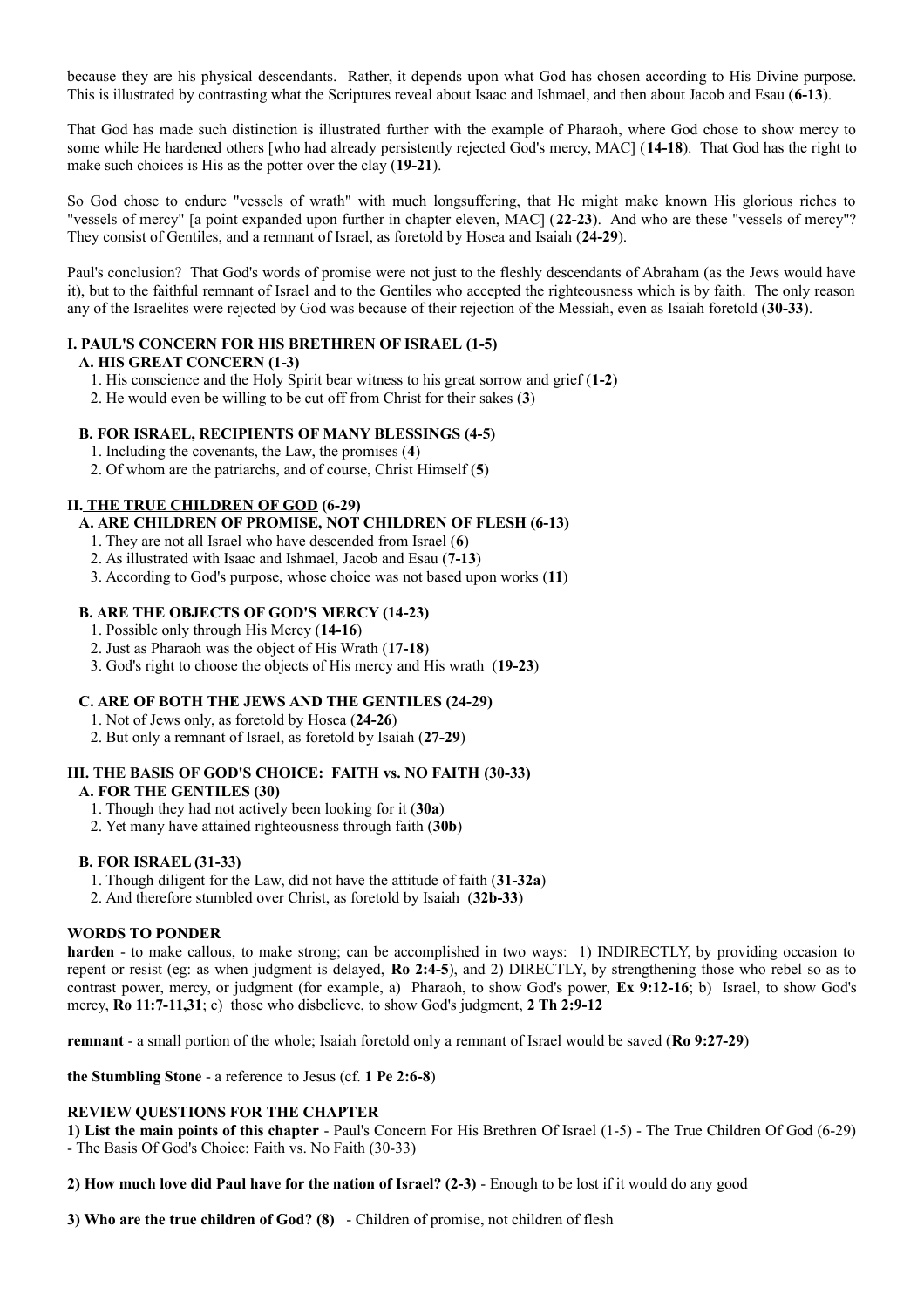**4) What does God have the right to do? (18)** - To show mercy on who He wills, and to harden who He wills

**5) What O.T. prophet foretold that Gentiles would be a part of the people of God? (25-26)** - Hosea

**6) What did Isaiah say would happen to the nation of Israel (27)** - Only a remnant would be saved

**7) Why are Gentiles among the saved? (30)** - Because of faith

**8) Why are some Israelites going to be lost? (31-33)** - They trusted more in the keeping of the Law, and did not believe in Christ

**Chapter Ten**

#### **OBJECTIVES IN STUDYING THIS CHAPTER**

1) To see the importance of combining zeal with knowledge

2) To understand that Israel had plenty of opportunity to heed the gospel of Christ, but for the most part they had rejected it

#### **SUMMARY**

As Paul continues to explain God's dealings with the nation of Israel, he repeats his expression of love towards them ( **1**). Though as a nation they had plenty of zeal, unfortunately their zeal was not according to knowledge (**2**). Thus they rejected the righteousness of God while trying to establish their own righteousness through the Law of Moses. But Paul explains that Christ is the fulfillment of the Law and has brought it to an end (**3-4**).

The righteousness God now offers is based upon faith in Christ, not keeping the Law. It involves not the accomplishment of some great feat (like ascending to heaven or descending to hell), but such things as confessing Jesus as Lord and believing that God raised Him from the dead (**5-10**). As foretold by Scripture, it is offered to all, both Jew and Gentile (**11-13**). And it is offered through the medium of preaching the Word (**14-15**).

The problem with the nation of Israel, then, is that not all of them received the gospel message, even when they had ample opportunity (**16-18**). But as Moses predicted, the day would come when God would provoke Israel to jealousy by another people, who Isaiah said did not seek God yet found Him, while Israel was constantly rebelling against Him (**19-21**).

#### **I. ISRAEL'S REFUSAL OF GOD'S RIGHTEOUSNESS (1-15)**

- **A. PAUL'S EXPRESSION OF CONCERN FOR ISRAEL (1-4)**
	- 1. That Israel be saved, for they have zeal but not knowledge (**1-2**)
- 2. Through ignorance, they seek to save themselves by the Law, and do not submit to God's righteousness in Christ which brings an end to the Law (**3-4**)

#### **B. RIGHTEOUSNESS OF THE LAW vs. RIGHTEOUSNESS BY FAITH IN CHRIST (5-15)**

- 1. Righteousness of the Law as defined by Moses (**5**)
- 2. Righteousness by faith as defined by Paul (**6-15**)
- a. Involves the mouth and the heart (**6-8**)
- b. Involves confessing Jesus and believing in His resurrection (**9-10**)
- c. Offered to all who believe and call on Him (**11-13**)
- d. Accomplished through the medium of preaching (**14-15**)

## **II. ISRAEL'S NEGLECT OF THE GOSPEL (16-21)**

**A. NOT ALL OBEYED THE GOSPEL (16-18)**

- 1. As Isaiah predicted (**16**)
- 2. Even though they had ample opportunity (**17-18**)

#### **B. THEIR NEGLECT, AND THE GENTILES RECEPTION, FORESEEN BY SCRIPTURES (19-21)**

- 1. As spoken by Moses (**19**)
- 2. As spoken by Isaiah (**20-21**)

#### **WORDS TO PONDER**

**confess** - lit., to speak the same thing, to assent, accord, agree with...; to declare openly by way of speaking out freely, such confession being the effect of deep conviction of facts (**Mt 10:32; Ro 10:9,10**) - VINE

### **REVIEW QUESTIONS FOR THE CHAPTER**

**1) List the main points of this chapter** - Israel's Refusal Of God's Righteousness (1-15) - Israel's Neglect Of The Gospel (16- 21)

**2) What was Paul's prayer in behalf of the nation of Israel? (1)** - That they may be saved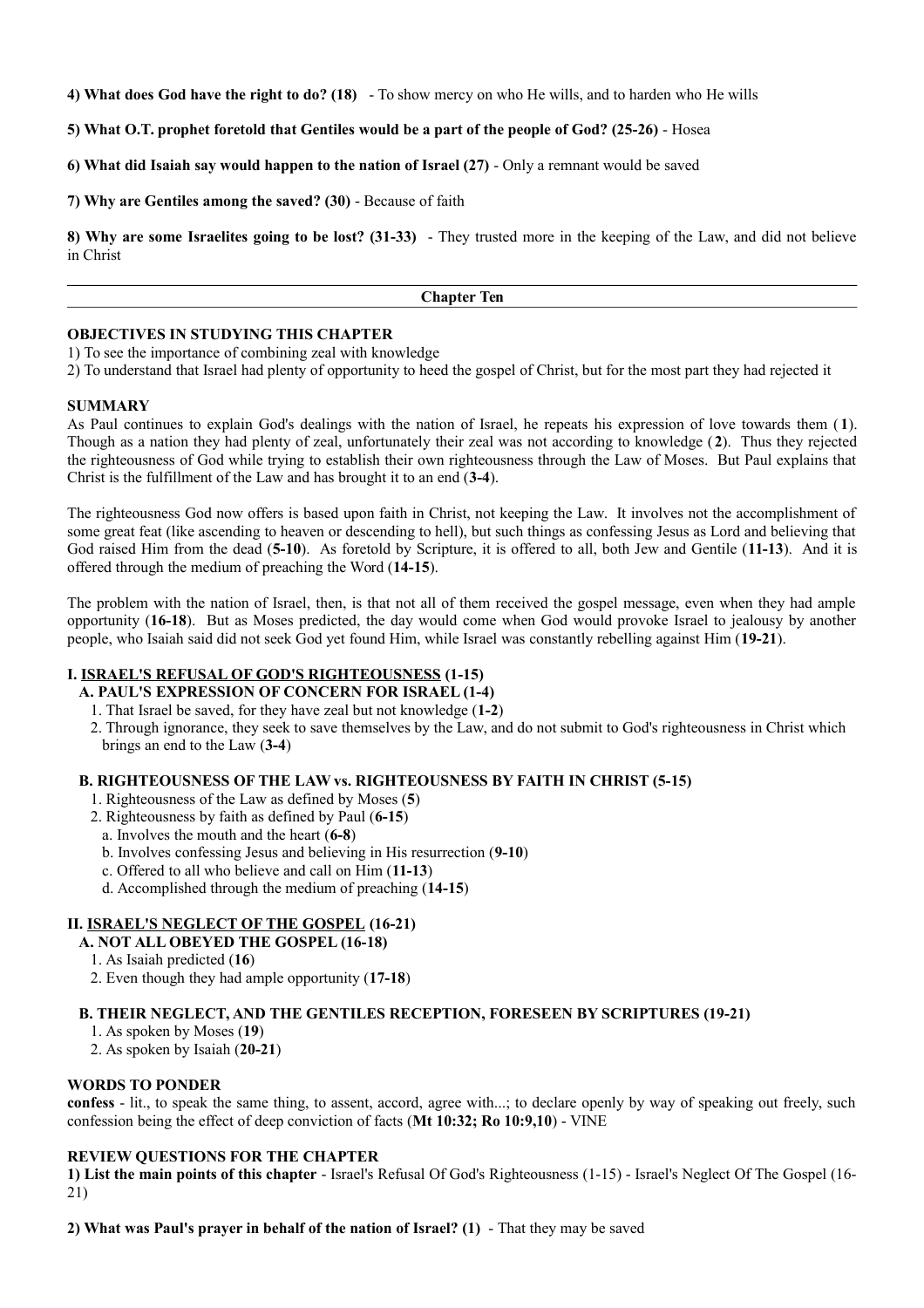**3) What was good about them?** What was wrong with them (2) - They have a zeal for God - But not according to knowledge

**4) Why was Israel not submitting to the righteousness of God? (3)** - In ignorance they were seeking to establish their own righteousness

**5) What should one confess? What should one believe? (9-10)** - The Lord Jesus (or, that Jesus is Lord) - That God raised Jesus from the dead

**6) For whom is righteousness by faith intended? (11-13)** - Whoever believes and calls upon the name of the Lord

**7) What begins the process which finally enables one to call upon the Lord? (14-15)** - The sending out of preachers

**8) How does one come to have faith? (17)** - By hearing the word of God

**9) Did the Jews have opportunity to call upon the Lord? (18)** - Yes, for the gospel had been spread to the ends of the world

**10) How did God say He was going to make His people jealous? (19-20)** - By making Himself manifest to those who had not been seeking Him (the Gentiles)

**Chapter Eleven**

#### **OBJECTIVES IN STUDYING THIS CHAPTER**

1) To understand how God has not totally rejected His people of Israel

2) To see the possibility of apostasy for us today

3) To understand Paul's summary conclusion for this section (Chs. 9-11)

#### **SUMMARY**

Paul concluded chapter ten with a quotation from Isaiah describing the nation of Israel as "a disobedient and contrary people." Paul begins chapter eleven by giving several examples to show that despite this rebellion God has not totally rejected His people (**1-6**).

What God has done, however, is harden the hearts of the rebellious Israelites (**7-10**). But the outcome of this "hardening" led to salvation coming to the Gentiles, which in turn God was using to provoke Israel to jealousy in an attempt to win them back to Him. This is also why Paul magnified his ministry to the Gentiles, hoping to save some of his countrymen by provoking them to jealousy (**11-15**).

Paul then directs his attention to the Gentile believers, explaining that their obedience allowed them to be "grafted" into Israel to replace those removed by their own disobedience. This "grafting," however, is permanent only as long as they remain faithful. In addition, if any Israelites repent of their unbelief, they too can be grafted back in (**16-24**).

As Paul draws to a conclusion, he explains that this is how "all Israel" will be saved. Through a "hardening in part" mercy can now be shown to the Gentiles, and by showing mercy to the Gentiles mercy will be available to disobedient Israel. In this way Paul can say that "God has committed them all to disobedience, that He might have mercy on all", proving that God is no respecter of persons and makes His plan of salvation available to all (**25-32**). Paul ends this section with a doxology praising the wisdom and knowledge of God (**33-36**).

### **I. GOD HAS NOT TOTALLY REJECTED ISRAEL (1-10)**

- **A. EVIDENCE SUPPORTING THIS (1-6)**
	- 1. Paul himself (**1**)
	- 2. There is a remnant, just as in the days of Elijah (**2-5a**)
	- 3. A remnant according to grace, not works (**5b-6**)

#### **B. BUT MANY HAVE BEEN HARDENED (7-10)**

- 1. An "elect" have been saved, the rest were hardened (**7**)
- 2. This "hardening" foretold by Scriptures (**8-10**)

## **II. HARDENING OF ISRAEL TO BENEFIT ISRAEL (11-32)**

#### **A. THE JEWISH STUMBLING AND GENTILE CONNECTION (11-16)**

- 1. Salvation to the Gentiles an incentive for the Jews to repent (**11-12**)
- 2. This is one reason why Paul magnified his ministry to the Gentiles (**13-16**)

#### **B. WORDS OF WARNING AGAINST GENTILE CONCEIT (17-24)**

1. Gentiles are but "wild branches" grafted in to the root (**17-18**)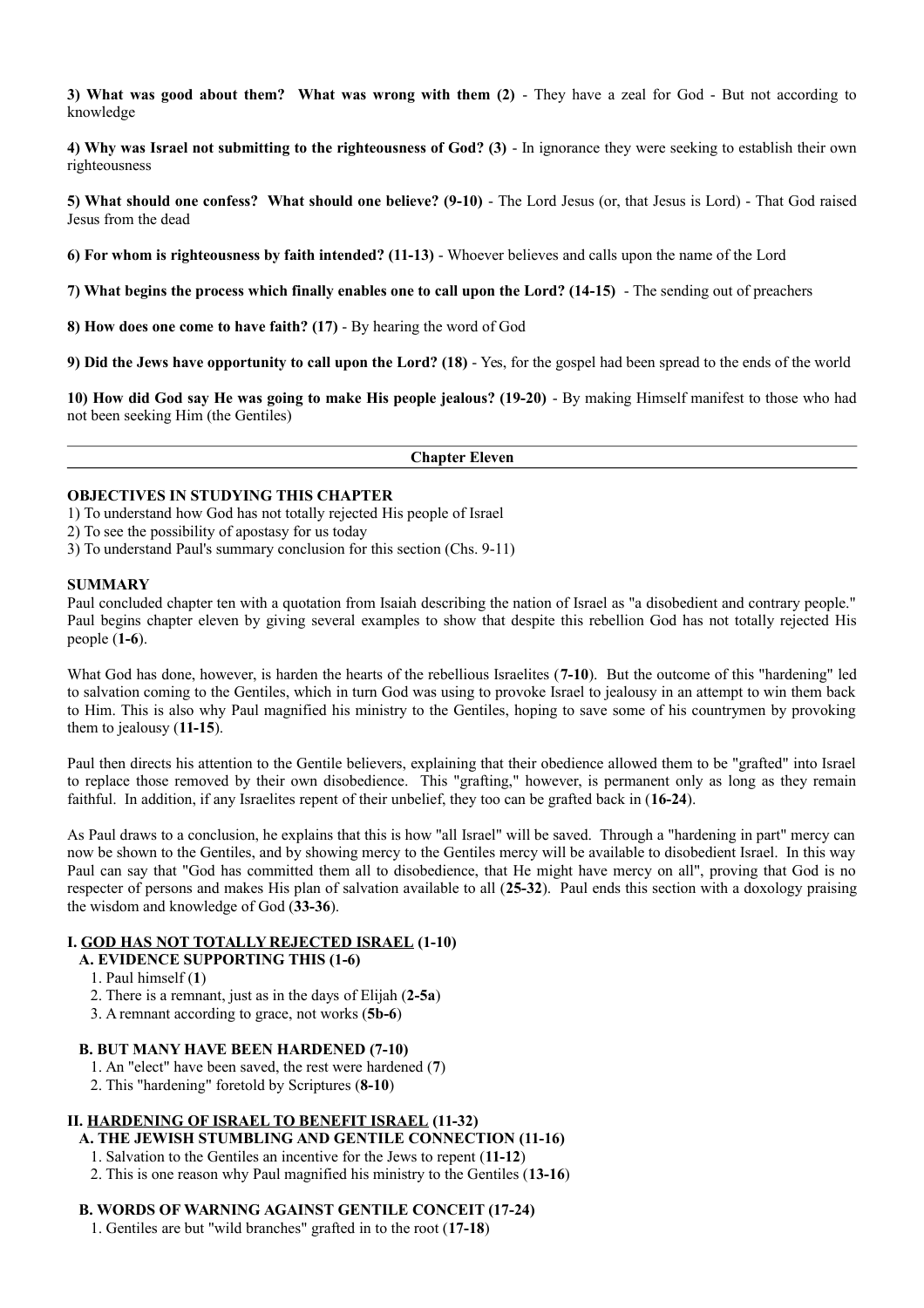2. To replace "broken branches", true, but can just as easily be displaced and replaced (**19-24**)

### **C. THE HARDENING AND BLESSING OF ISRAEL (25-32)**

- 1. Hardening is partial, until the fulness of the Gentiles come in (**25**)
- 2. In this way all Israel will be saved (**26-27**)
- 3. They may be enemies of the gospel, but they are beloved by God (**28**)
- 4. And they may obtain mercy just as the Gentiles did (**29-32**)

### **III. PAUL'S HYMN OF PRAISE TO GOD (33-36)**

### **WORDS TO PONDER**

**"so all Israel will be saved"** - in this manner will true Israel be saved

#### **REVIEW QUESTIONS FOR THE CHAPTER**

**1) List the main points of this chapter** - God Has Not Totally Rejected Israel (1-10) - Hardening Of Israel To Benefit Israel (11-32) - Paul's Hymn Of Praise To God (33-36)

#### **2) What example does Paul use to show that God has not totally rejected the people of Israel? (1)** - Himself

**3) Why did God harden the rebellious Jews? (11-12)** - So salvation might be presented to the Gentiles

**4) Why was salvation allowed to come to the Gentiles? (11-14)** - To provoke the rebellious Jews to jealousy that they might repent

**5) What condition is necessary to remain in the "tree of Israel"? (20-23)** - Continuing in faith

**6) How will "all Israel" be saved? (25-26)** - By a partial hardening of Israel, to allow Gentiles to come in and to provoke rebellious Jews to repent

**7) What is Paul's summary on God's dealings with Israel? (32)** - "God has committed them all to disobedience, that He might have mercy on all"

**Chapter Twelve**

### **OBJECTIVES IN STUDYING THIS CHAPTER**

1) To see the difference between conformation and transformation, understanding the process involved in being transformed

2) To appreciate the diversity of service in the Body of Christ

#### **SUMMARY**

Having concluded his discourses concerning the gospel (**chs. 1-8**) and God's dealings with the nation of Israel (**chs. 9-11**), Paul now exhorts his readers to full service in the kingdom of God.

He begins with a plea to present their bodies as living sacrifices and to be transformed by the renewing of their minds, so that they can demonstrate in themselves that the will of God is good, acceptable, and perfect (**1-2**). He then encourages them to fulfill their proper place in the Body of Christ with proper humility and zeal (**3-8**).

Finally, there are a list of commands which are to govern the Christian's life and attitude towards love, good and evil, brethren in the Lord, service to God, and response to persecution (**9-21**).

## **I. AN APPEAL TO CONSECRATION (1-2)**

- **A. PRESENT YOUR BODIES AS LIVING SACRIFICES (1)**
	- 1. In view of the mercies of God (**1a**)
	- 2. Which is your reasonable (spiritual, NAS) service (**1b**)

### **B. BE TRANSFORMED, NOT CONFORMED TO THE WORLD (2)**

- 1. By the renewing of your mind (**2a**)
- 2. To prove the good, acceptable, and perfect will God (**2b**)

#### **II. SERVE GOD AS MEMBERS OF ONE BODY (3-8)**

## **A. WITH HUMILITY (3)**

- 1. In all seriousness (**3a**)
- 2. For what we are comes from God (**3b**)

#### **B. WITH APPRECIATION FOR DIVERSITY (4-5)**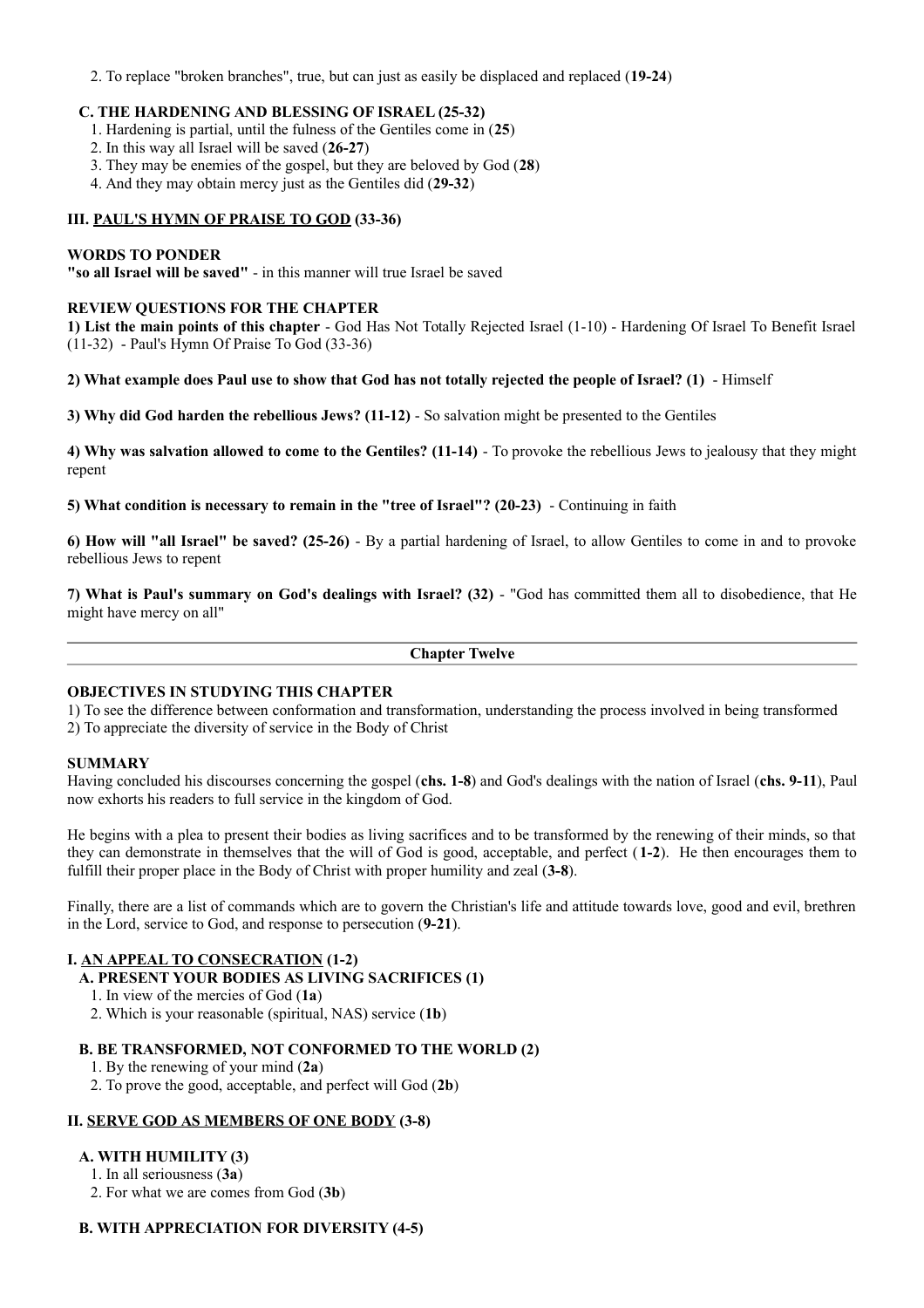1. Members do not have the same function (**4**)

2. But we are one, members of one another (**5**)

### **C. WITH ZEAL, NO MATTER WHAT OUR GIFTS (6-8)**

#### **III. MISCELLANEOUS EXHORTATIONS (9-21)**

## **A. AS CHRISTIANS (9-16)**

- 1. Concerning love, good and evil (**9**)
- 2. Loving and honoring brethren (**10**)
- 3. Fervent in our service (**11**)
- 4. Rejoicing, patient, prayerful (**12**)
- 5. Caring for saints (**13**)
- 6. Blessing our enemies (**14**)
- 7. Sharing joys and sorrows (**15**)
- 8. Humble in our relations together (**16**)

#### **B. RESPONDING TO EVIL (17-21)**

- 1. Do not repay with evil, be mindful of what is good (**17**)
- 2. If possible, be at peace (**18**)
- 3. Give place to the wrath of God (**19**)
- 4. Overcome evil by responding with good (**20-21**)

### **WORDS TO PONDER**

**the mercies of God** - the many blessings alluded to in the first eleven chapters

**a living sacrifice** - an offering that is living, not dead

**conform** - "to fashion or shape one thing like another... this verb has more special reference to that which is transitory, changeable, unstable" (VINE) - this word is different than that found in **Romans 8:29**

**transform** - "to change into another form; [as used in **Ro 12:2**] to undergo a complete change, which under the power of God, will find expression in character and conduct" (VINE)

**overcome evil with good** - the goal of the Christian's response to evil

#### **REVIEW QUESTIONS FOR THE CHAPTER**

**1) List the main points of this chapter** - An Appeal To Consecration (1-2) - Serve God As Members Of One Body (3-8) - Miscellaneous Exhortations (9-21)

**2) Upon what does Paul make his plea? (1)** - The mercies of God; their reasonable service

**3) How is a Christian to present himself before God?** (1) - As a living sacrifice, holy, acceptable to God

**4) How is one transformed? (2)** - By the renewing of their minds

**5) What is the purpose of such transformation? (2)** - To prove (demonstrate) what is the good, acceptable, and perfect will of God

**6) What illustration shows our dependence upon each other in the church? (4-5)** - Members of a body

**7) How are Christians to respond to evil? (19-21)** - In a positive way, with good

**Chapter Thirteen**

#### **OBJECTIVES IN STUDYING THIS CHAPTER**

1) To understand our relationship to the government

2) To appreciate the importance of love and moral purity

#### **SUMMARY**

Continuing to instruct concerning the "transformed life," Paul now discusses the Christian's responsibilities to governmental authorities. Understanding that all governments are in power due to the providence of God, and that they serve as ministers of God to avenge the evil doer, Christians are admonished to submit to "the powers that be" (**1-5**). This submission involves payment of taxes and having respect for those in authority (**6-7**).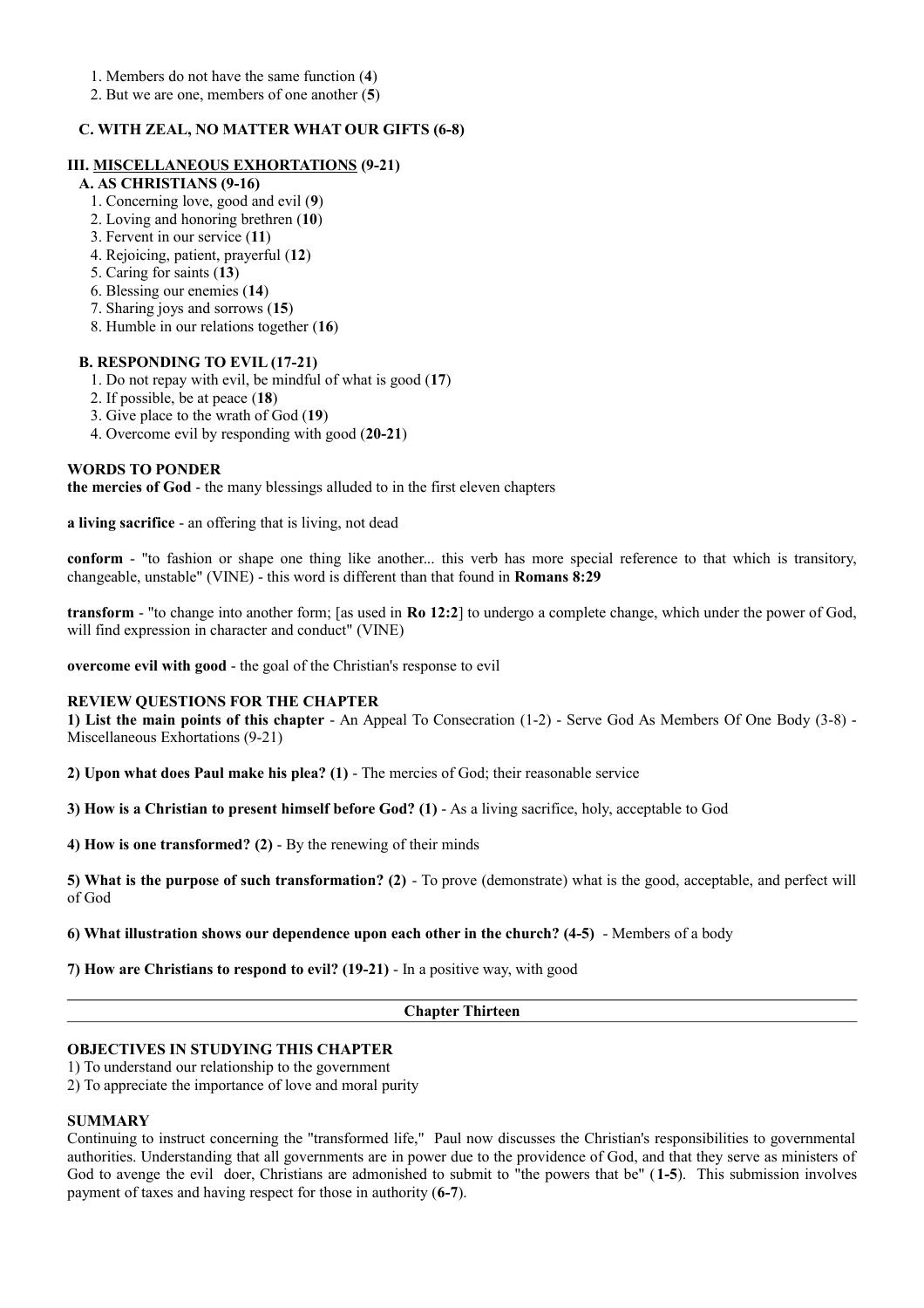Paul's next exhortation deals with the importance of love and moral purity. Christians are to be indebted to no one, save to love one another. When love is properly demonstrated, even the requirements of the Law are adequately met ( **8-10**). This admonition to love, however, is carefully balanced with the reminder that time is short and it is imperative that Christians maintain moral purity. This is done by Christians putting on the Lord Jesus and not making provision for the fulfilling of the lusts of the flesh (**11-14**).

### **I. RESPONSIBILITIES TO THE GOVERNMENT (1-7)**

### **A. BE IN SUBJECTION (1-5)**

- 1. For governing authorities are appointed by God (**1-2**)
- 2. For governing authorities are God's ministers to avenge evil (**3-4**)
- 3. To avoid wrath and maintain good conscience (**5**)

#### **B. FULFILL WHAT IS DUE (6-7)**

- 1. Taxes, customs (**6-7a**)
- 2. Fear (respect), honor (**7b**)

#### **II. EXHORTATION TO LOVE AND MORAL PURITY (8-14)**

**A. THE VALUE OF LOVE (8-10)**

- 1. Owe no one anything but love (**8a**)
- 2. For love does no harm, and fulfills the Law (**8b-10**)

#### **B. CONCERNING MORAL PURITY (11-14)**

- 1. The time is short, we need to cast off the works of darkness and put on the armor of light (**11-12**)
- 2. Walk properly by putting on the Lord Jesus and making no provision to fulfill fleshly lusts (**13-14**)

#### **WORDS TO PONDER**

**the governing authorities** - the political powers which govern society

**he does not bear the sword in vain** - an implied reference to the approved use of capital punishment

**put on the Lord Jesus Christ** - a process begun in baptism (**Ga 3:27**), continued as we develop Christ-like qualities (**Co 3:9- 17**)

**make no provision for the flesh, to fulfill its lusts** - avoid situations where unlawful fleshly desires might be aroused and acted upon

#### **REVIEW QUESTIONS FOR THE CHAPTER**

**1) List the main points of this chapter** - Responsibilities To The Government (1-7) - Exhortations To Love And Moral Purity (8-14)

**2) What one word summarizes the Christian's responsibility to the government? (1)** - submit

- **3) From where do governments get their authority? (1)**  God
- **4) What happens if we resist governing authorities? (2)**  We resist God and bring judgment upon ourselves
- **5) What is a major responsibility of government? (4)**  To avenge the evil doer
- **6) What should serve as motivation for Christians' submission to the government? (5)**  Wrath, and conscience
- **7) What else is required of Christians in regards to government? (7)**  Payment of taxes, and respect for those in authority
- **8) What one thing should we owe to others? (8)**  Love
- **9) What are we to put on? (12,14)**  The "armor of light", the Lord Jesus Christ
- **10) What are we not to provide opportunities for? (14)**  The fulfillment of fleshly lusts

**Chapter Fourteen**

#### **OBJECTIVES IN STUDYING THIS CHAPTER**

1) To learn how strong and weak brethren should deal with one another

2) To see the importance of being true to our conscience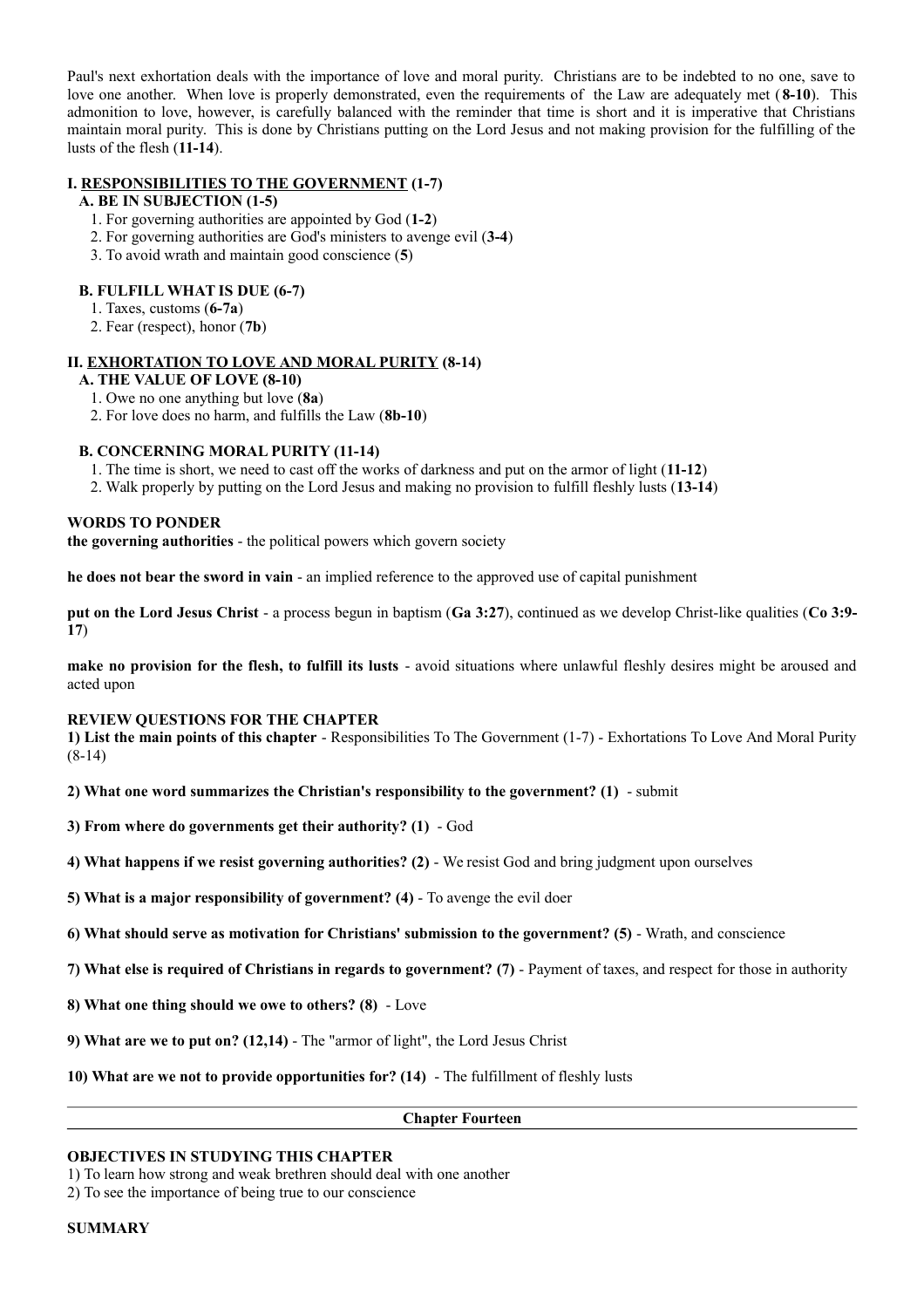In this chapter Paul discusses the relationship strong and weak brethren are to have towards each other. He admonishes the strong to be careful in their dealings with those whose faith and knowledge is weak, and for the weak not to judge those who are doing what God allows (**1-4**). In such matters, each brother should be true to their conscience and do what they do as service rendered to the Lord (**5-9**). There is no place for condemning or despising one another in these matters, for Jesus will be the judge (**10-12**). Of primary concern is not to put stumbling blocks in a brother's way (**13**).

The importance of being true to one's own conscience, and not encouraging the weak brother to violate his own, is the emphasis of the last half of the chapter. Things harmless within themselves can destroy those whose consciences do not permit them, so those who understand the true nature of the kingdom of God will be willing to forego personal liberties to maintain peace and build up their weaker brethren (**14-23**).

## **I. ADMONITIONS TO STRONG AND WEAK BRETHREN (1-13)**

## **A. HOW TO TREAT EACH OTHER (1-4)**

- 1. The strong are to receive and not despise the weak (**1-3a**)
- 2. The weak are not to judge those God approves (**3b-4**)

## **B. HOW TO BE TRUE TO THE LORD IN THESE MATTERS (5-9)**

- 1. Be fully convinced in your own mind (**5**)
- 2. Do what you do as to the Lord (**6-9**)

## **C. DO NOT JUDGE ONE ANOTHER (10-13)**

- 1. Christ is to be our judge (**10-13a**)
- 2. Our concern should be not to put stumbling blocks in a brother's way (**13b**)

# **II. FURTHER ADMONITIONS TO STRONG BRETHREN (14-23)**

- **A. DO NOT DESTROY A BROTHER FOR WHOM CHRIST DIED (14-18)**
	- 1. Food is harmless in itself, but we can misuse it to the destruction of those who are weak (**14-16**)
	- 2. The kingdom of God is more important than food and drink (**17-18**)

## **B. PURSUE THINGS WHICH MAKE FOR PEACE (19-23)**

- 1. Build up your brother, don't destroy him over food (**19-20**)
- 2. Be willing to forego your liberties for the sake of your brother (**21**)
- 3. Appreciate the importance of a clear conscience in your weak brother (**22-23**)

## **WORDS TO PONDER**

**judge** - setting oneself up as accuser, judge, and sentencer; it does not mean we cannot make decisions about the right or wrong of another's action (cf. **Mt 7:1-6,15-20; Jn 7:24; 1 Co 5:9-13**)

**stumbling block** - that which causes another to fall; it does not have to be something wrong within itself

**offended** - made to stumble; the word does not mean the way we commonly use it today, that is, to have one's feelings hurt or "offended"

## **REVIEW QUESTIONS FOR THE CHAPTER**

**1) List the main points of this chapter** - Admonitions To Strong And Weak Brethren (1-13) - Further Admonitions To Strong Brethren (14-23)

**2) How are strong and weak brethren to treat each other? (3)** - The strong are not to despise the weak - The weak are not to judge the strong

**3) What is important according to verse 5?** - "Let each be fully convinced in his own mind"

**4) In all matters, whom is it we should try to please? (6-8)** - The Lord

**5) Who will be the Judge in such matters? (10-12)** - The Lord

**6) What is important according to verse 13?** - Not to put a stumbling block or a cause to fall in our brother's way

**7) What elements are crucial to the kingdom of God? (17)** - Righteousness, peace, and joy in the Holy Spirit

**8) How far should one be willing to go to avoid causing a brother to stumble? (21)** - As far as giving up personal liberties in Christ

**9) If we violate our conscience, what are we guilty of? (23)** - Sin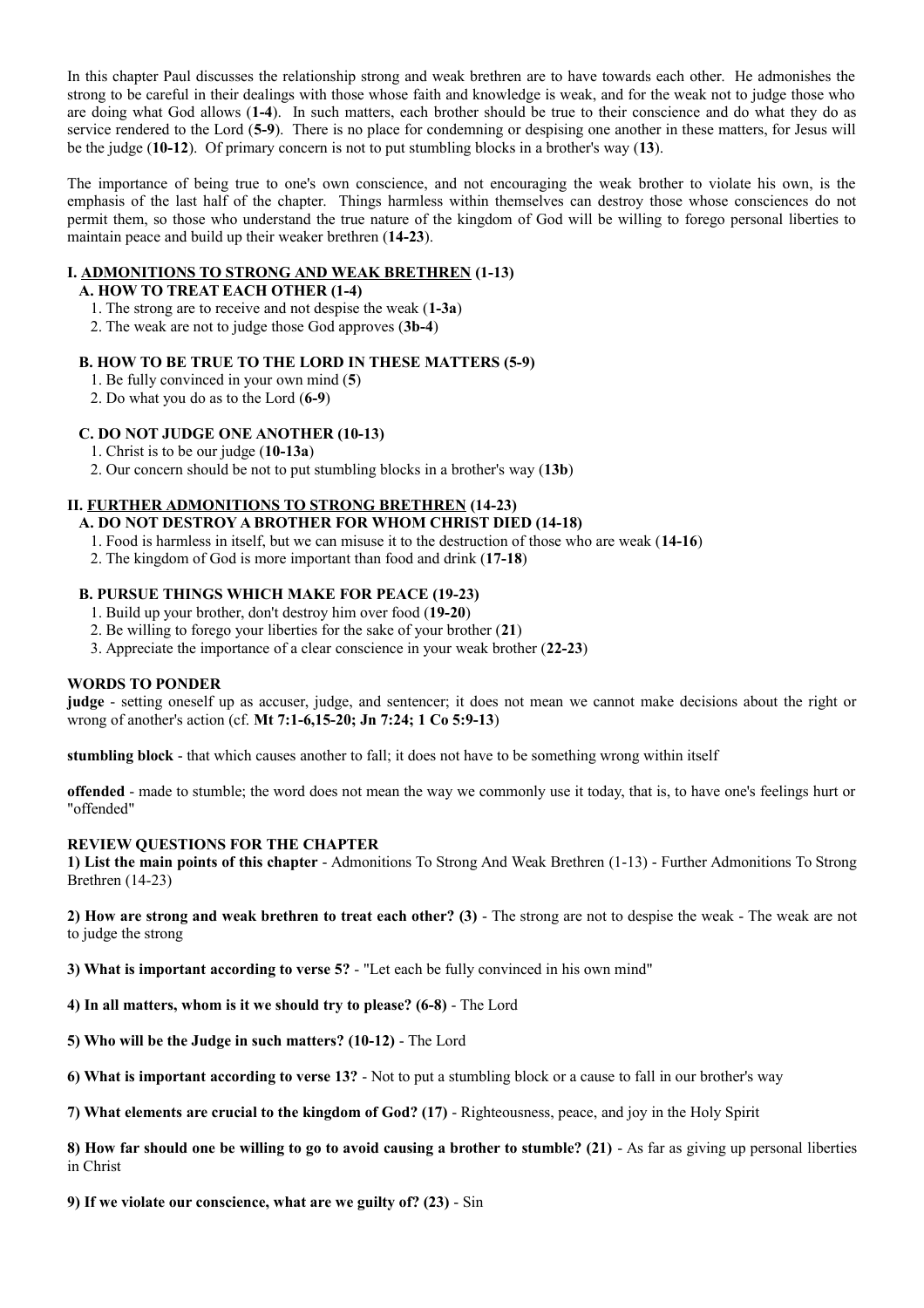## **OBJECTIVES IN STUDYING THIS CHAPTER**

## 1) To see further the importance of being considerate of weak brethren

2) To be impressed with the example of the churches in Macedonia and Achaia in their liberality toward the church in Jerusalem

### **SUMMARY**

Paul continues his discussion on how those who are strong are to receive and bear with the infirmities of the weak. Encouraging the strong to be concerned with uplifting the weak, he reminds them of Christ and His unselfishness (**1-3**). Reminding them of the value of the Old Testament Scriptures, he pleads for patience so that with one mind and one mouth they may glorify God (**4-6**). Finally, he calls for them to receive one another to the glory of God, just as Christ served both Jews and Gentiles in fulfilling the prophets of old (**7-12**). Paul then offers a prayer that God might fill them with joy and peace in believing, so that they may abound in hope with the help of the Holy Spirit (**13**).

At this point, Paul begins to draw this epistle to a close by making remarks concerning his apostleship and plans to see them. Recognizing their own abilities in the faith, he still felt it appropriate to write to them as he did (**14-16**). Speaking of his design not to preach where Christ had already been received (**17-21**), Paul tells of his plan to come to Rome on his way to Spain (**22-24**). But first, he is going to the poor saints in Jerusalem with a contribution from the saints in Macedonia and Achaia (**25-29**). Realizing the danger such a trip entails, he asks to be remembered in their prayers (**30-33**).

## **I. CONCLUDING ADMONITIONS TO STRONG BRETHREN (1-13)**

- **A. BEAR WITH THE SCRUPLES OF THE WEAK (1-6)**
	- 1. Try to please your brethren, as Christ did (**1-3**)
- 2. With the help of God and Scripture, be patient, so you may with one mind and mouth glorify God (**4-6**)

## **B. RECEIVE ONE ANOTHER (7-12)**

- 1. As Christ received us, to the glory of God (**7**)
- 2. As Christ served Jews and Gentiles, in fulfillment of prophecy (**8-12**)

## **C. PAUL'S PRAYER FOR THEM (13)**

- 1. That God might fill them with all joy and peace in believing (**13a**)
- 2. That they might abound in hope by the power of the Holy Spirit (**13b**)

## **II. PAUL'S PLANS TO SEE THEM (14-33)**

- **A. THE REASON FOR WRITING THEM (14-21)**
- 1. He is well aware of their own abilities (**14**)
- 2. Simply reminding them, as is appropriate from one who is a "minister to the Gentiles" (**15-16**)
- 3. Though he normally aims to preach where Christ has not been named (**17-21**)

#### **B. HIS TRAVEL PLANS (22-29)**

- 1. To go to Spain via Rome (**22-24**)
- 2. But first, to Jerusalem with a contribution from those in Macedonia and Achaia (**25-29**)

#### **C. REQUEST FOR PRAYER, AND PRAYER FOR THEM (30-33)**

- 1. His request for their prayers for his safe journeys (**30-32**)
- 2. His prayer that God be with them (**33**)

#### **WORDS TO PONDER**

**edification** - to build up; "used only figuratively in the NT..the promotion of spiritual growth" (VINE)

#### **REVIEW QUESTIONS FOR THE CHAPTER**

**1) List the main points of this chapter** - Concluding Admonitions To Strong Brethren (1-13) - Paul's Plans To See Them (14- 33)

**2) Whose example are we to follow in bearing the weakness of others? (1-3)** - Christ's

**3) What value is the Old Testament to Christians? (4)** - To learn, to find patience and comfort, to increase hope

**4) Why is it important that we be of one mind? (5-6)** - So we may in unity of mind and mouth glorify God

**5) To what degree are we to receive one another? (7)** - As Christ received us; to the glory of God

**6) In his preaching, what did Paul try to avoid? (20)** - Preaching where Christ had already been preached